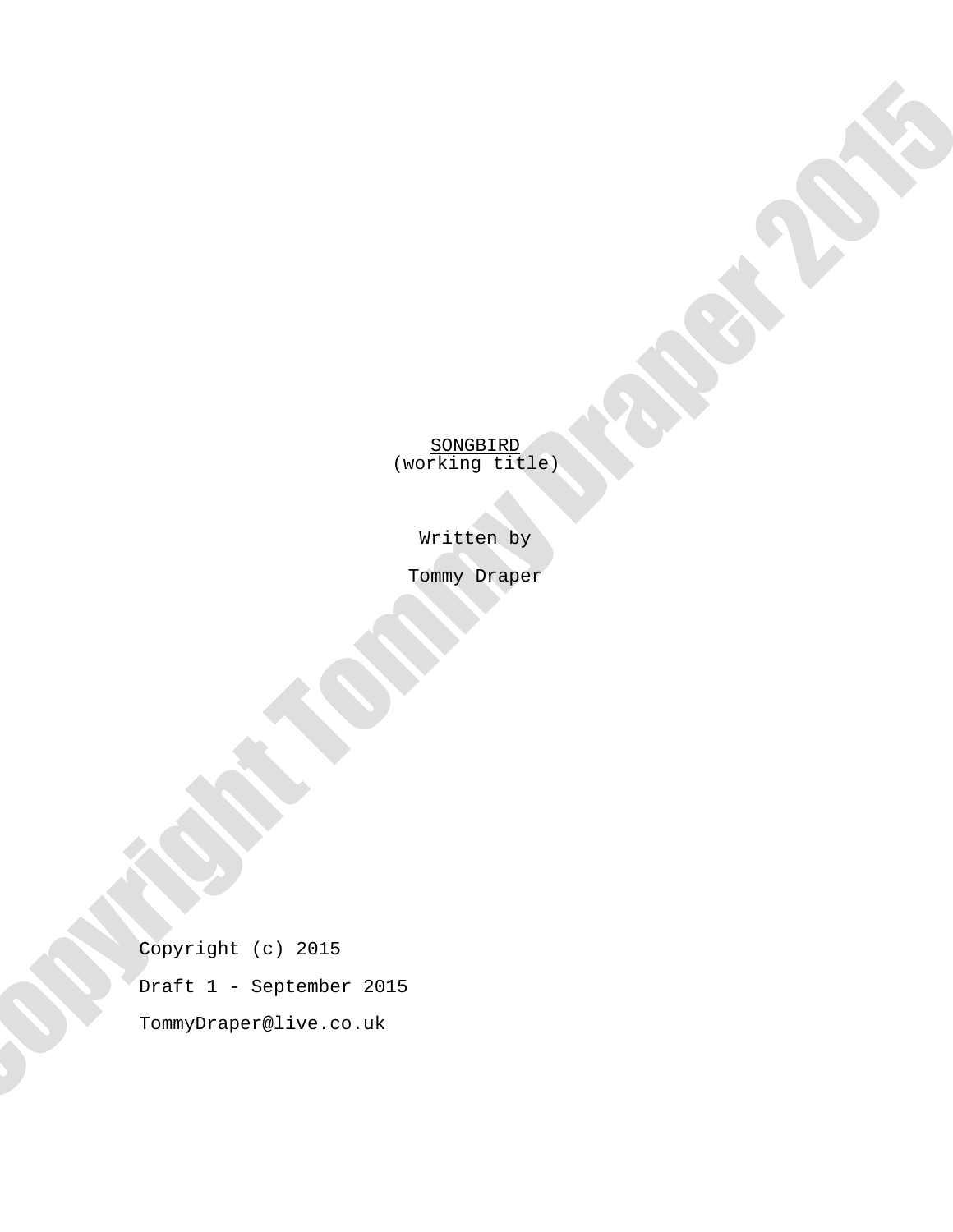FADE IN:

Copyright Tommy Draper 2015

# EXT. COUNTRY ROADS - AFTERNOON

Worn down, pink High-tops walk along the side of a road. Copyright Tommy Draper 2015

Copyright Tommy Draper 2015 The road is narrow, winding its way through the hills.

The pink trainers are worn by a young, soft-faced woman in her early 20's. Her name is JENNIFER.

On her back is a rucksack. Hanging from her neck is an A4 sized Dry Wipe Board. A marker pen attached to it with string. FACT COURTSY FORDS AFTENDOOR<br>
Norm doen, pink filad-tons wak along the side of a road.<br>
The roof is narrow, winding its way incough the milita.<br>
The pick proper by a rough the military is the simulation of the side of a r

Written on the board is the message:

## HEADING NORTH. PLEASE TAKE ME AS FAR AS YOU CAN.

Copyright Tommy Draper 2015

She hears a car. She turns, sticks out her the thumb...

and wills it to stop.

INT. CAR - TRAVELING

The Driver, an almost 50 year old, with dash of 'salt and pepper' in his beard sees Jennifer.

His head turns, as he reads her sign.  $\frac{1}{2}$  or  $\frac{1}{2}$ 

 $\sum_{i=1}^{n}$ He drives on.

Copyright Tommy Draper 2015

Then stops.

He checks his rear-view mirror. or.

Jennifer bends down to his passenger window. She gives him her best smile.

The drivers name is MICKEY. He leans over, manually winding<br>down the window for her down the window for her.

Copyright Tommy Draper 2015 out here? It's the middle of nowhere. MICKEY What's a young girl like you doing And it's cold!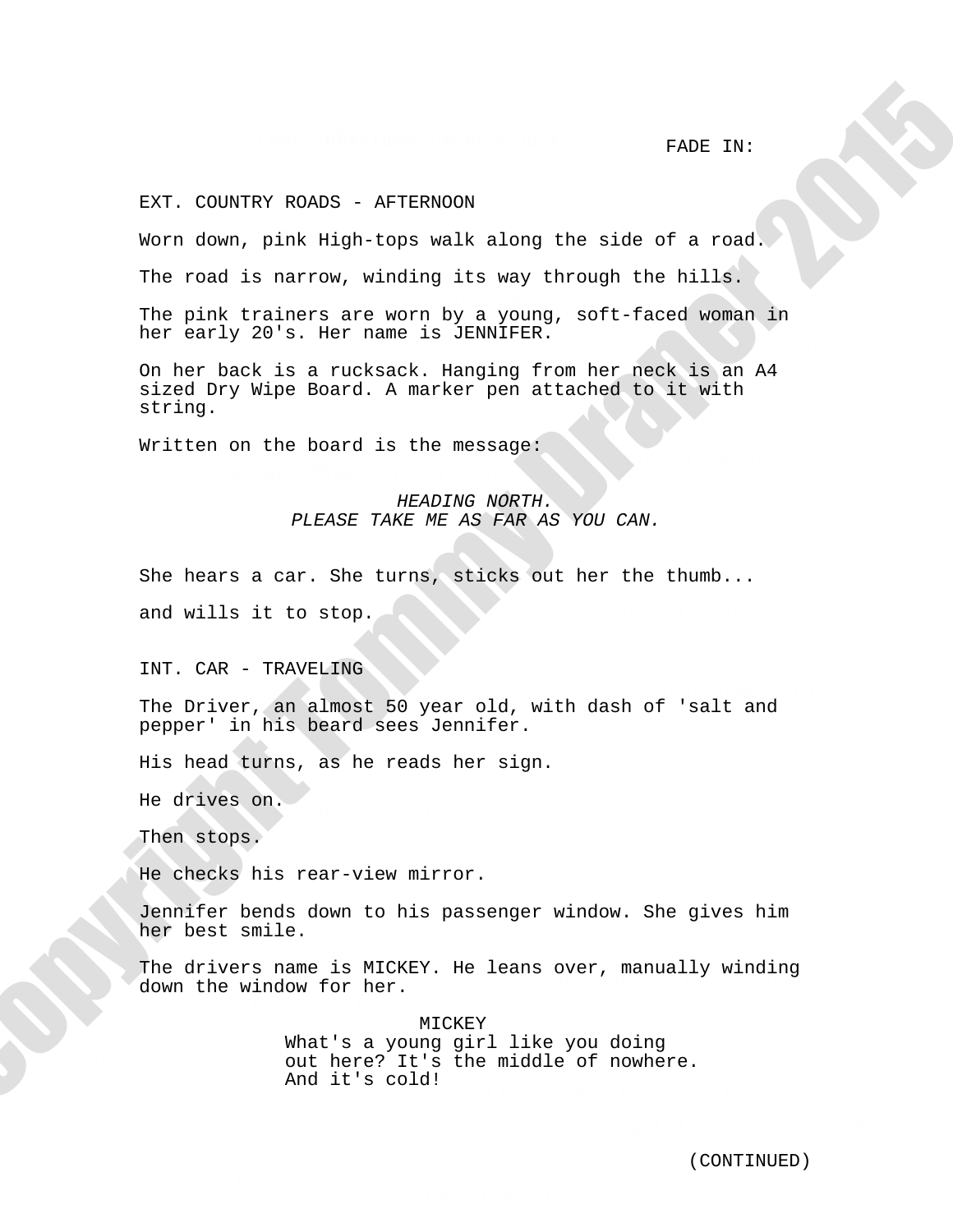Jennifer points up the road, then holds her sign up. Mickey is taken aback. The compared of the compared of the compared of the compared of the compared of the compared of the compared of the compared of the compared of the compared of the compared of the compared of the compared o

> MICKEY (cont'd) Can't you talk?

Jennifer shakes her head, no.

MICKEY (cont'd) (points to his ears) ARE. YOU. DEAF. TOO?

Jennifer winces as he shouts at her. Copyright Tommy Draper 2015

She shakes her head.

Mickey seems uncomfortable with this situation now he has stopped.

Jennifer mimes driving. Points to herself. commence memore as every.

MICKEY (cont'd)

Copyright Tommy Draper 2015

Drive, you?

Jennifer nods quickly. Mickey strokes his beard.

Jennifer puts her hands together, pleads with a him.

Alright, alright. Get in. MICKEY (cont'd)

In a flash her backpack is shoved onto the backseat. She gets in the car.

Lon Communication Tommy Draper 2015<br>
up hitchhikers out here. I don't. Don't think I make a habit of picking MICKEY (cont'd)  $C_{\rm p}$   $\alpha_{\rm p}$   $\alpha_{\rm p}$   $\alpha_{\rm p}$ 

Jen wipes her board, then scribbles.

THANK YOU

She winds up the window. Puts her hands on the heater. He starts the car moving. 2.<br>
Contribute points up the road, then holds her aign up. Mickey<br>
in color inc. The state of the road, then holds her aign up. Mickey<br>
(contribute the hold, ne. 1990)<br>
(contribute the hold, ne. 1990)<br>
(contribute the road

Copyright Tommy Draper 2015 MICKEY (cont'd) You're welcome. I'm just trying to do a good deed for the day.

Copyright Tommy Draper 2015 They drive down the road...

 $\overline{C}$ ...in silence.

Copyright Tommy Draper 2015

Copyright Tommy Draper 2015

Copyright Tommy Draper 2015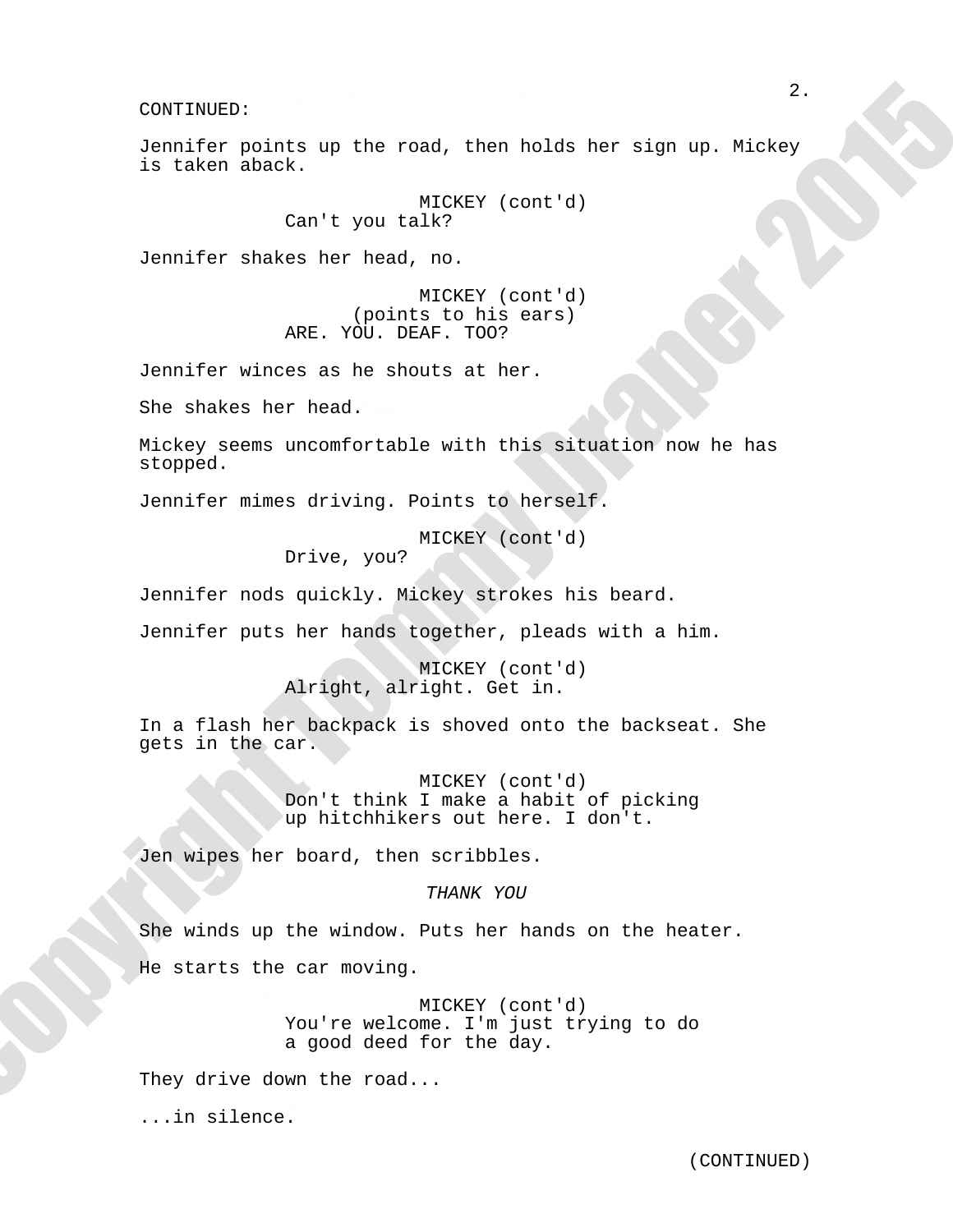Mickey hums a tunes, taps his fingers nervously on the steering wheel. Mickey hums a tunes,  $WILCL$ .

MICKEY (cont'd)

So, um,

SCRIBBLES  $\overline{\phantom{a}}$ 

MY NAME IS JEN Copyright Tommy Draper 2015

MICKEY (cont'd) Have you always been.... um, you<br>know, silent? Jen, I'm Mickey. (beat) know, silent? (beat)<br>Have you always been.... um. you

shakes her head. She scribbles (I will stop saying that she<br>scribbles now, I'll assume you understand what's going on). Shakes her head. She scribbles (I will stop saying that she

LONG STORY

micket (cont a)<br>That's alright, you don't have to, MICKEY (cont'd) um, talk about it. Sorry, bad choice of words. What I'm trying to say is I won't pry. (beat) Where can I take you to? MICKEY<br>
Jen, I'm Mickey.<br>
Have you always be<br>
know, silent?<br>
Shakes her head. She scribbles<br>
scribbles now, I'll assume you<br>
LONG S<br>
MICKEY<br>
That's alright, yo<br>
MICKEY<br>
That's alright, yo<br>
um, talk about it.<br>
of wor't pry. CONFIRMING ROOM (Record) and the set of the set of the set of the set of the set of the set of the set of the set of the set of the set of the set of the set of the set of the set of the set of the set of the set of the s

She shows him her destination. We don't see what she wrote.

He slams on the brakes. She braces herself against the<br>windscreen windscreen.

sorry, ride's over. You can get out MICKEY (cont'd) Why? Why would someone like you want to go to a place like that? No, I'm now.

Her hands go together, PLEASE

MICKEY (CONT'A)<br>No, out. OUT! I should never have MICKEY (cont'd) picked you up. What was I thinking? ng?

nd year ont of the ear. She water<br>onto the side of the road. He gets out of the car. She watches as he drags her backpack<br>enterthe ride of the wood

Her door opens. She is forcibly ejected from the car.

 $\mathbf{v}$ ith him She pleads with him.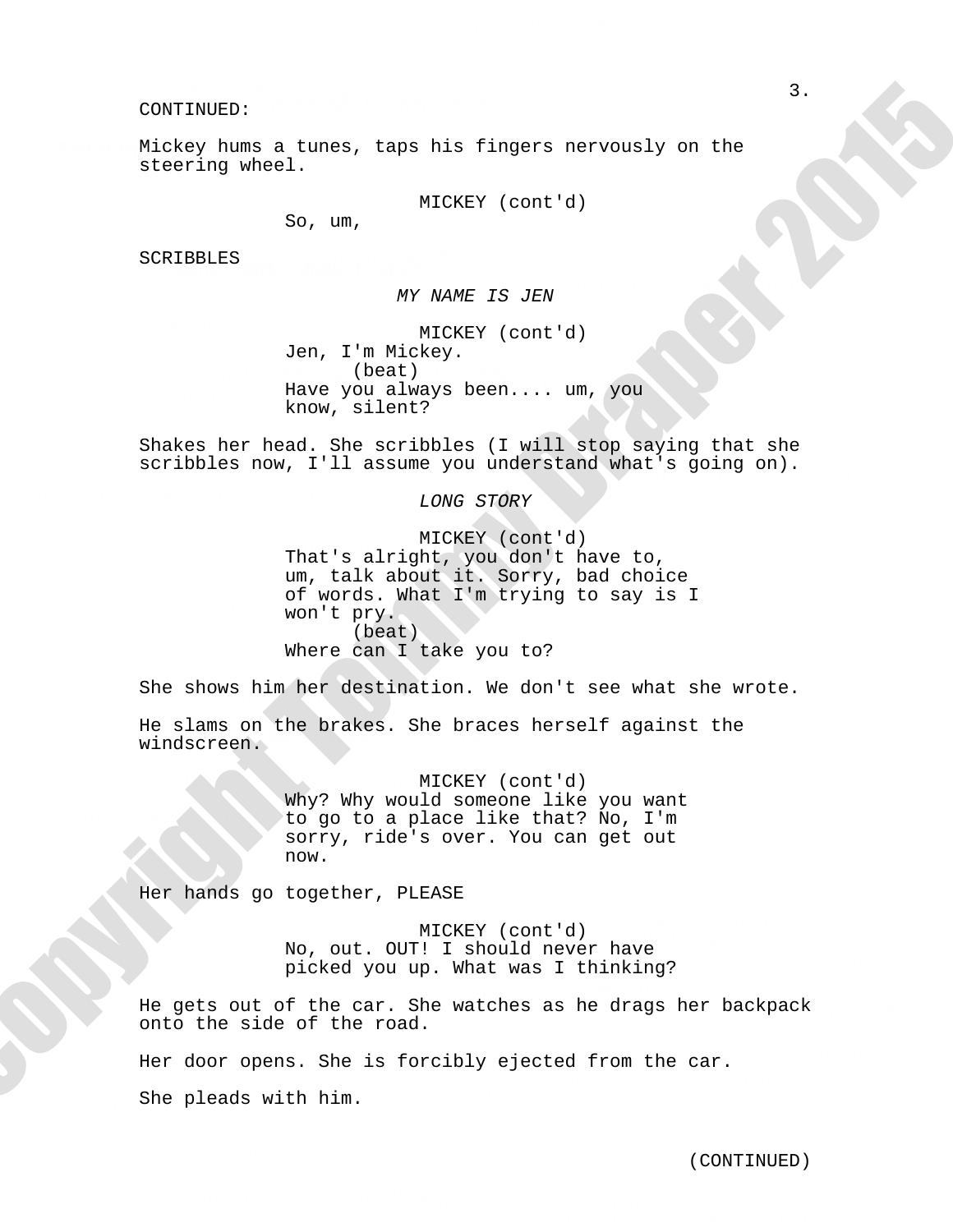# MICKEY (cont'd)

No, that place? I know the stories, I believe them. It's not a place for a girl like you. It's not a place for anyone. I am doing you a favour.

### HELP ME!

## MICKEY (cont'd)

 $N_{\text{O}}$ ! No!  $\mathbb{C}^n$ 

> Copyright Tommy Draper 2015 She grabs him, tries to stop him walking away.

He shrugs her off.

He gets to his car door.

She makes some sounds, tries to speak.

Copyright Tommy Draper 2015 MICKEY (cont'd) I don't understand?

She makes noises again. Jen gives everything she has to make a sound that might be a word.

> MICKEY (cont'd) Your voice? Did you say your voice?

She nods. She is breathless from all the effort that it took to make a noise.

His anger subsides as his guilt rises.

Get in.  $Cov_Y$ Copyright Tommy Draper 2015 MICKEY (cont'd) (beat) But I hope you have got plenty of ink in that pen. I want to know your story. 2. Copyright Tommy Draper 2015<br>
And the place of the most form and meaning, 4<br>  $\frac{1}{2}$  and the place of the most and conservation in the conservation of the most and conservation<br>  $\frac{1}{2}$  and  $\frac{1}{2}$  and  $\frac{1}{2}$  ar

FADE TO:

EXT. THE BLUE MOON BAR - NIGHT

A crowd of people enter the modestly busy bar. Guitars and vocals swell from inside, out the open door. Copyright Tommy Draper 2015

A sign read:

OPEN MIC NIGHT - EVERY THURSDAY - ALL WELCOME

We enter through the door.

Copyright Tommy Draper 2015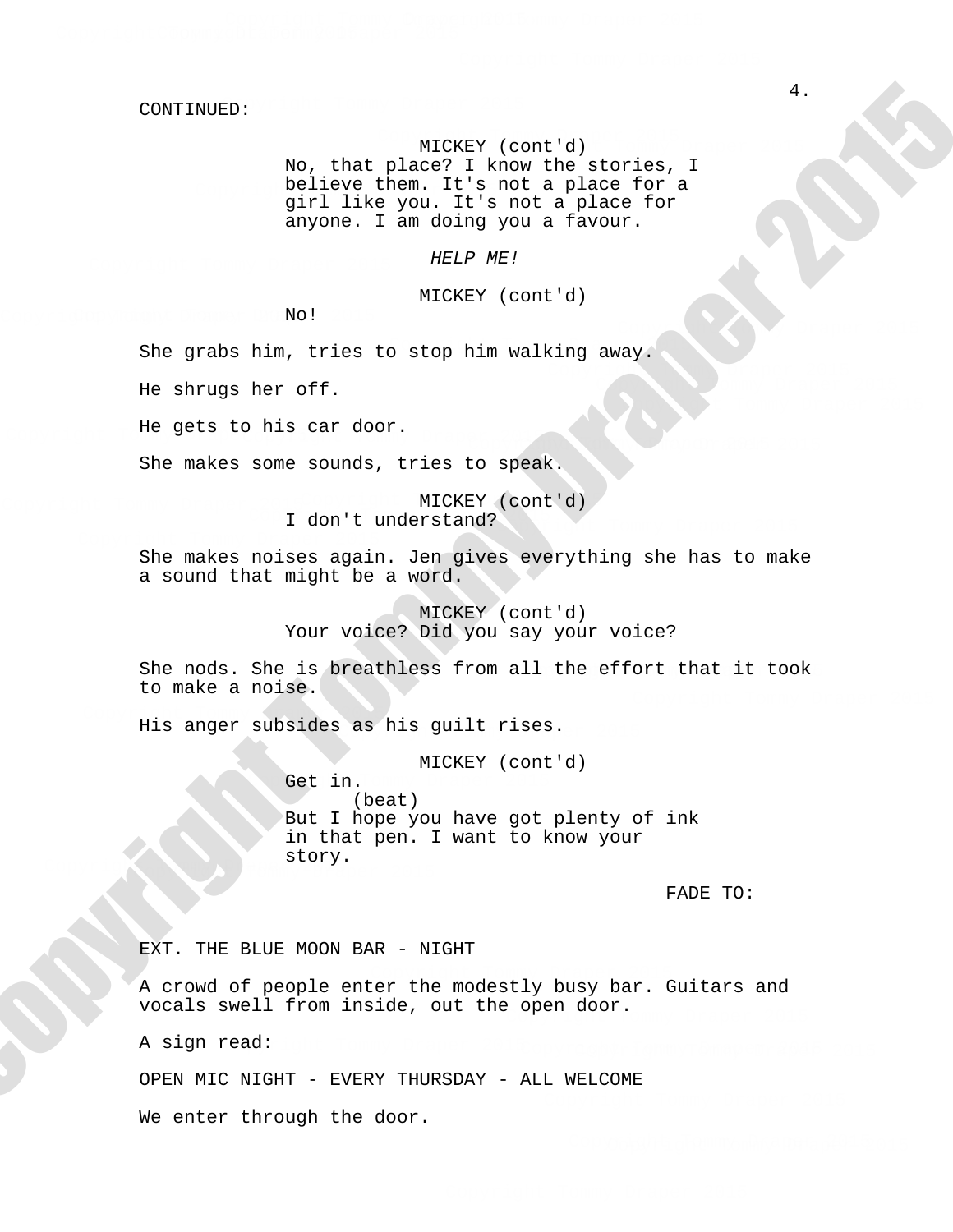INT. THE BLUE MOON BAR

All the tables are full. There is a buzz of chatter from the bar as the male singer strums out the latest song about his breakup from his girlfriend.

He finishes pouring out his heart to the audience.

Polite applause compliments his attempt at entertainment.

The COMPARE returns to stage. Copyright Tommy Draper 2015

## COMPARE

Copyright Tommy Draper 2015 COMPARE<br>Many thanks to... (checks his notepad) Dave Johnson for that beauty. Give it up with another round of spontaneous, unprompted applause for Dave. Copyright Tommy Draper 2015

The Compare leads the way with more polite applause for Dave and his guitar.

together for the girl with only one Moon favorites, put you hands re de notepad again)<br>(checks notepad again) And next up we have... COMPARE (cont'd) We have the return of one of the Blue cogecher for the grir wrth only one<br>name, but the voice of an angel, Jennifer. Copyright Tommy Draper 2015 NC I<br>Moor 5.<br>
5. Copyright Tommy Draper 2013, There is a busin of chatter from the particular production out the interest area shown be<br>
because from his attention out the interest area shown be<br>
because to the smaller could be the

Jennifer steps onto the little stage with her guitar. She awkwardly adjusts the mic. Uncomfortably enigmatic in the spotlight of the stage.

> JENNIFER Hey, how's it going?

Her voice is smooth like velvet. She strums her guitar,<br>fiddles with the tuning fiddles with the tuning.

> Sorry, I'll be, you know, right with JENNIFER (cont'd) you.

Strums and tunes some more.

working on. Ok, that's that done.<br>(beat) Deat)<br>Se is a mass warm that Ilse h JENNIFER (cont'd) Copyright Tommy Draper 2015 (beat) So, this is a new song that I've been<br>working on  $(MORE)$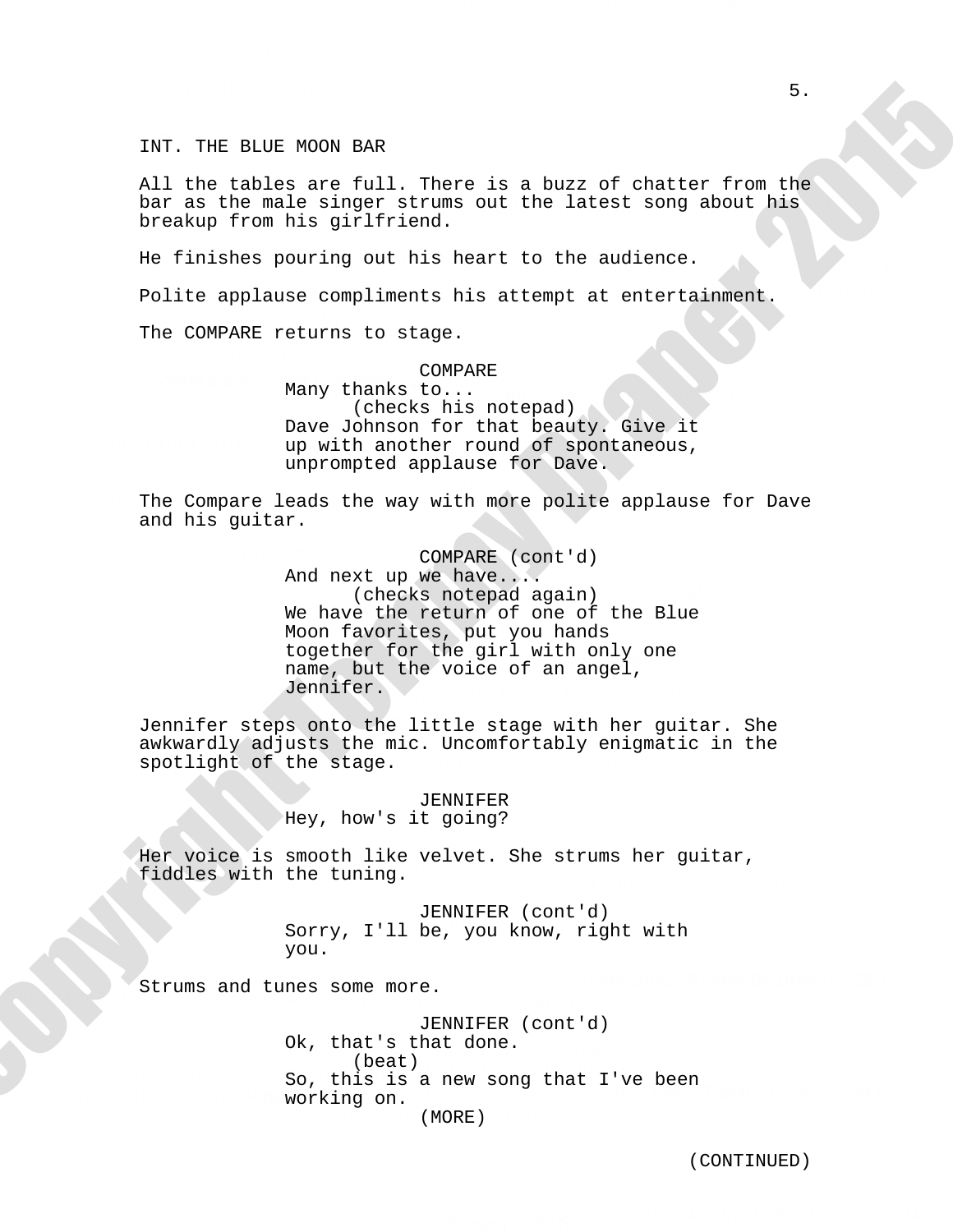And I wanted to sing it to you, JENNIFER (cont'd) tonight. So, um, tell me what you think, even if you hate it! Copyright Tommy Draper 2015  $\sum_{i=1}^{n}$ 

Jennifer begins her gentle folk-ish song. Her voice swells out across the room. Copyright Tommy Draper 2015

It melts the ice in peoples drinks.

Hugs every person, on every table like a long lost lover. Copyright Tommy Draper 2015

People are captivated by her as she tells her tale.

Over AT THE BAR

sits an OLD WOMAN.

on the edge of her bar stool. She watches with a particular interest in Jennifer. She is Copyright Tommy Draper 2015 Copyright Tommy Draper 2015

Two men in suits enter the Blue Moon. They stand by the Older Woman, they talk and laugh loudly.

journey to get drunk. They aren't there for the music. This is just a bar on their

> OLD WOMAN Shush, I am listening to the girl

Maybe you should up your hearing aid,  $\text{Mdy}$ you wrinkly old prune. SUITED MAN

> They both snigger, then continue to talk at the same volume as before.

The Woman looks at them both, daggers in her eyes. They totally ignore her.

from the stage, but she can't. They are too annoying. She tries to concentrate on the beautiful melodies floating

By her side hangs large, tattered bag. She reaches in to it, pulls out a jar of powder.

dust. She flips the lid, careful not to breath any of the gray

As the less annoying of the two men stares at the bum of a girl that passes by, the Woman takes pinch of the powder, blows it in her rivals direction. (0001/2014)<br>
Sand I wanted to singly toget (2011)<br>
Sand I wanted to singly the project<br>
Unitarity cosmolly one is a single to youth<br>
the multiple for some involunce folk-inh many. Her value moments<br>
Out accress the social

He breaths it in.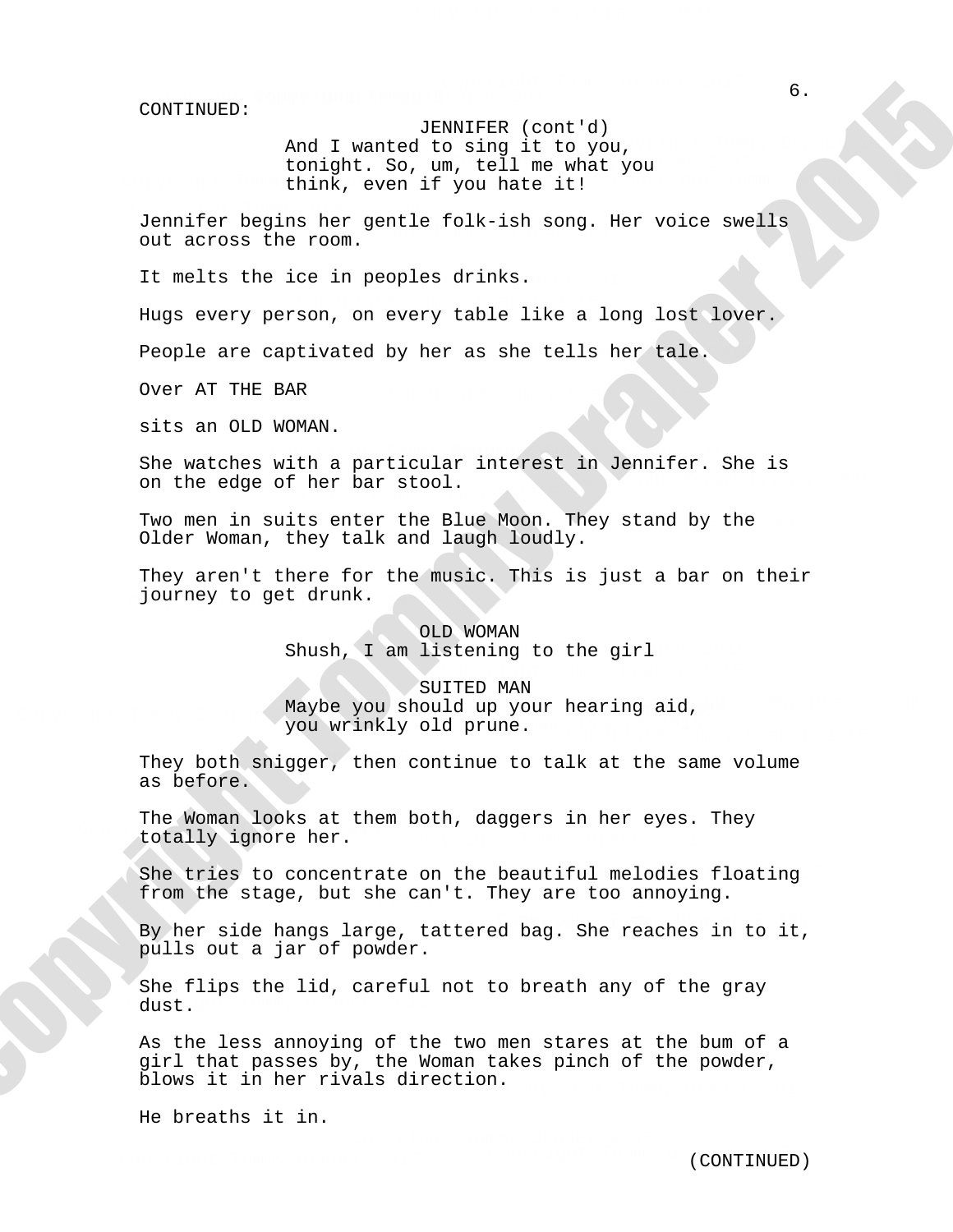She puts the lid back on the jar, slips it back into her bag.

Copyright Tommy Draper 2015 Behind her, the Suited Man coughs. Once, twice, three, times. He can't get his breath. He gasps over and over.

He makes a bolt for the door and fresh air. The friend follows.

The Old Woman enjoys the rest of Jennifer's song. Enthralled<br>as before as before.

> Jennifer's song ends. There is a large swell of applause. Jennifer accepts the applause, with awkward shyness on the stage.

> > JENNIFER Thank you. You're too kind.

She takes the guitar from her neck. Copyright Tommy Draper 2015

Enjoy the rest of your evening. JENNIFER (cont'd) Copyright Tommy Draper 2015 Enjoy tr

She swaps places with the Compare. He starts to talk as Jennifer steps down from the stage.

In an instant Jennifer is set upon by an enthusiastic guy with a hipster beard. His name is JOEL.

> Hi, Jennifer, right? JOEL

> > JENNIFER

Yeah, hi.

Copyright Tommy Draper 2015

## JOEL Joel, I'm Joel. Copyright Tommy Draper 2015

They shake hands. He's very warm.

Listen, I'm really sorry about this, place, but I love what you just did. I'm late for something at this other JOEL (cont'd) Are you with a producer? 2.<br>
2. Copyright the lid back on the jar, slips it hack into ber<br>
Phag.<br>
The prime the slips complete, these complete, there, where, the<br>
thems, he was such that the interaction is suppose over and nover.<br>
We make a notifi

JENNIFER

No, not really. I kinda record things myself, at home you know, with my laptop and, you know.

Joel smiles. She smiles back, but she's really awkward.

Copyright Tommy Draper 2015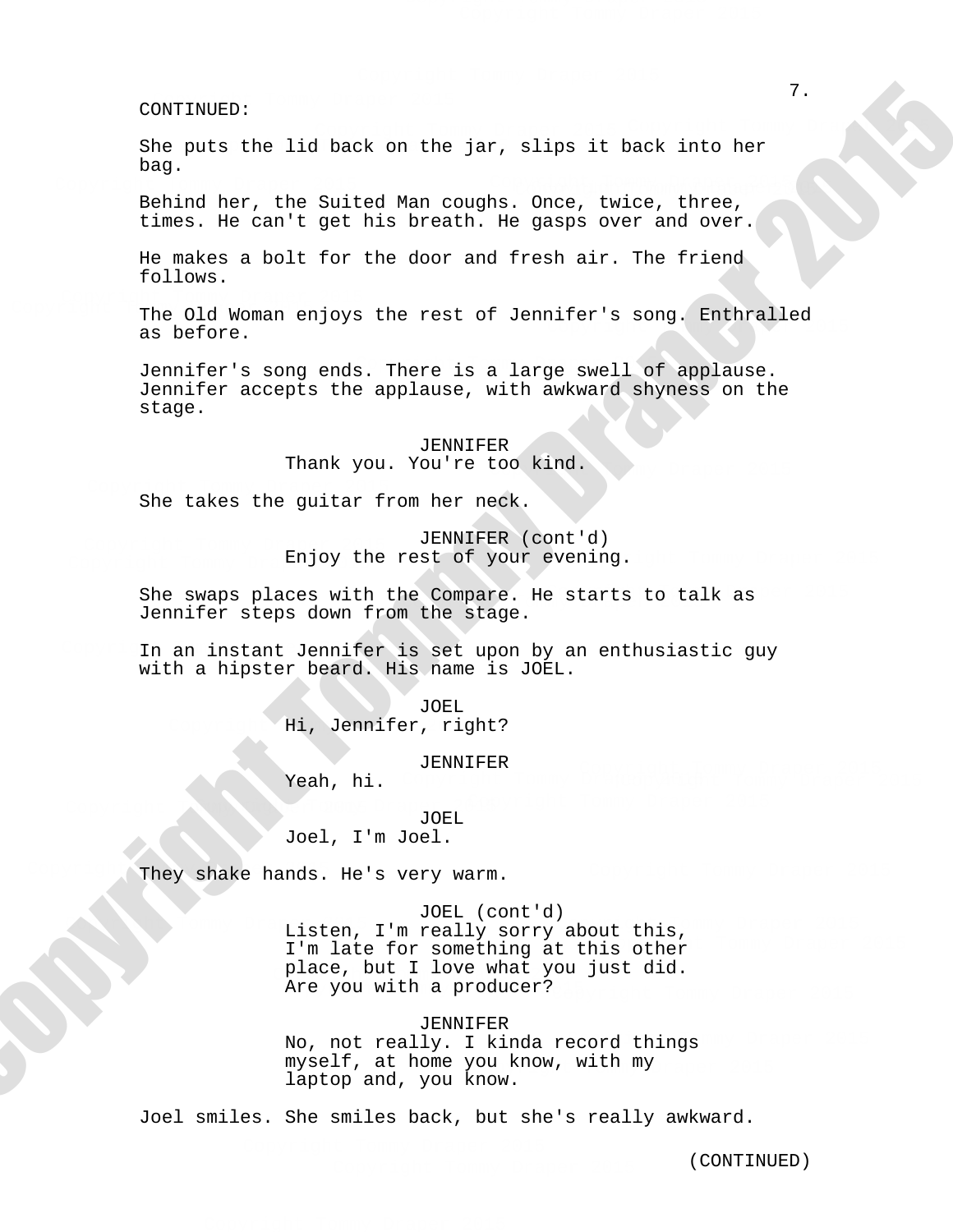JOEL You don't like talking much, do you? Copyright Tommy Draper 2015

JENNIFER No, not if I can, help it. I prefer to sing.

JOEL

Copyright Tommy Draper 2015 I hear you. And I heard you tonight. Look, Jennifer, here's my card. I would love to record some songs with you, I have a studio. If you're interested in getting off the laptops then call me (beat) Or email me, if you want to avoid the whole talking.  $\frac{1}{2}$ <br>  $\frac{1}{2}$   $\frac{1}{2}$   $\frac{1}{2}$   $\frac{1}{2}$   $\frac{1}{2}$   $\frac{1}{2}$   $\frac{1}{2}$   $\frac{1}{2}$   $\frac{1}{2}$   $\frac{1}{2}$   $\frac{1}{2}$   $\frac{1}{2}$   $\frac{1}{2}$   $\frac{1}{2}$   $\frac{1}{2}$   $\frac{1}{2}$   $\frac{1}{2}$   $\frac{1}{2}$   $\frac{1}{2}$   $\frac{1}{2}$   $\frac{1}{2}$ 

She smiles again. Warmer, more relaxed. Copyright Tommy Draper 2015

She looks at his card.

JENNIFER

Copyright Tommy Draper 2015 Than, thank you.

JOEL Ok, I would love to stay, but I...  $\overline{\mathbf{C}}$ 

> JENNIFER Yeah, it's cool.

He holds his hand out to her, to shake goodbye.

She responds. He leaves.  $\sqrt{C}$ .

Jennifer watches him go, looks at his card again. Sliding it schmiller watches him yo, loons at his card again. Silaing<br>safely into her pocket. She looks up. The Old Woman is in her face. She makes her jump.

> OLD WOMAN Your voice. You, are a songbird.

JENNIFER (stunned) Thank, thank you.

LIOMANI OLD WOMAN I wish I had a voice like yours.

Jennifer forces a smile. She backs away from the woman who feel more awkward. is getting into her personal space, making an awkward girl,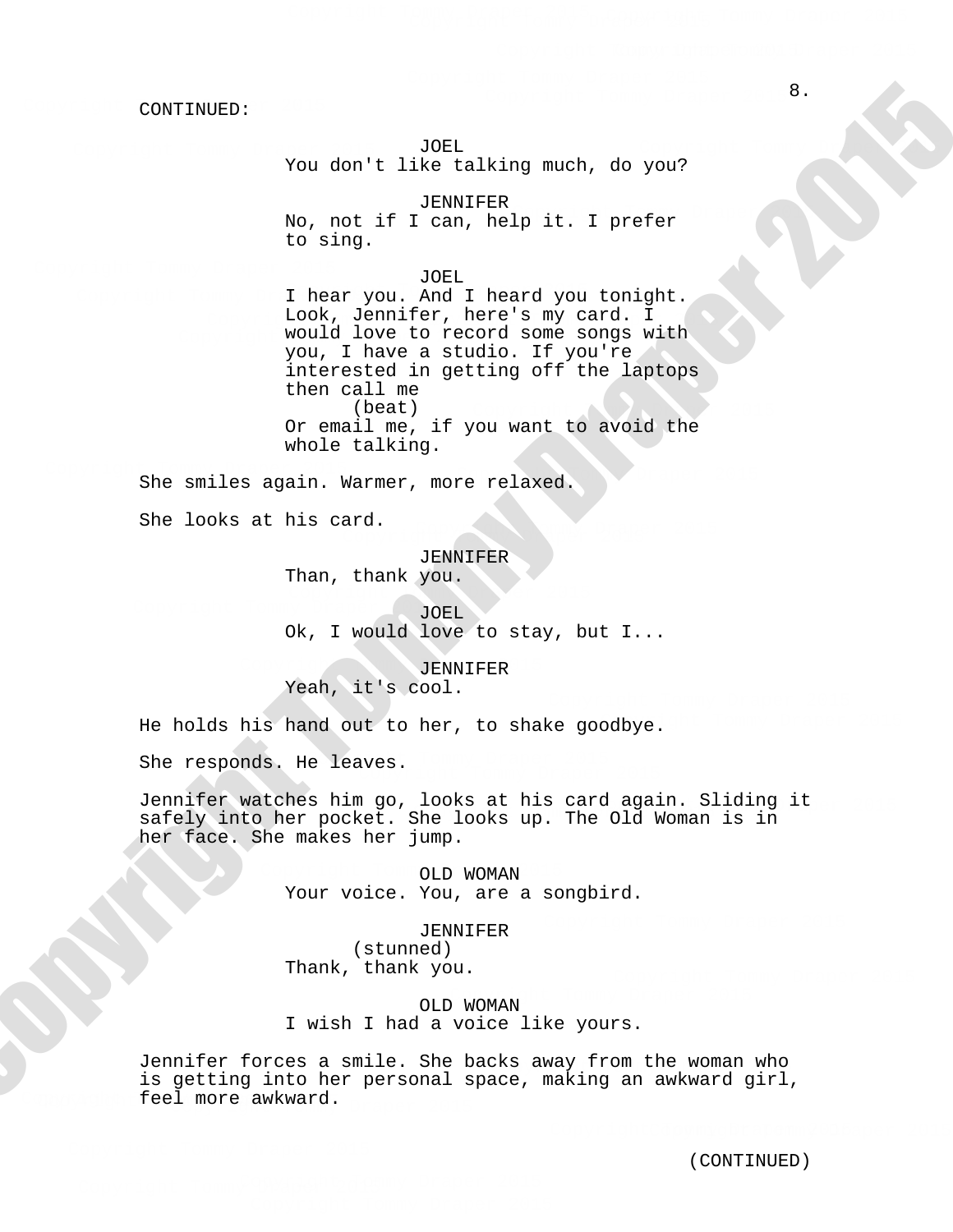The Old Woman takes Jennifer's hand in hers.

OLD WOMAN (cont'd) Can I buy you a drink my dear? and the company of the company of the company of the company of the company of the company of the company of the company of the company of the company of the company of the company of the company of the company of the comp

JENNIFER No, thank you, I don't drink, like alcohol.

The Old Woman keeps a hold of Jennifer's hand.

to chat about music, your voice. Do OLD WOMAN Just a drink? A soft one? I just want to chat about music, your voice. Bo<br>you ever teach people how to do what you do? Copyright Tommy Draper 2015. The set of the set of the set of the set of the set of the set of the set of the set of the set of the set of the set of the set of the set of the set of the set of the set of the set of the s

## JENNIFER

Copyright Tommy Draper 2015 No, I don't. I'm sorry.<br>(beat) (beat) late for this thing. I have somewhere to be, I'm a little Copyright Tommy Draper 2015

OLD WOMAN

What thing?

Copyright Tommy Draper 2015 Copyright Tommy Draper 2015 JENNIFER This meeting, in another, place. Copyright Tommy Draper 2015

> OLD WOMAN What place?

## JENNIFER

Another bar.

The Old Woman continues to keep a tight grip on Jennifer's hand.

## OLD WOMAN

The you don't want to stay and chat<br>with me just say. You don't need to If you don't want to stay and chat lie, not to me dear. (beat) (Deat)<br>But politeness, it costs nothing.

The Old Woman holds Jennifer's hand for a little longer. They stand awkward together. Jennifer wants to move, the Old Woman keeps rubbing her hand.

Their eyes staring at one another.

A blink from the Old Woman and Jennifer is free. Without a n biinn from the oid woman and sennifer to free. Wrenode a<br>word of 'goodbye', the Old Woman walks away, humming. nd Tommung.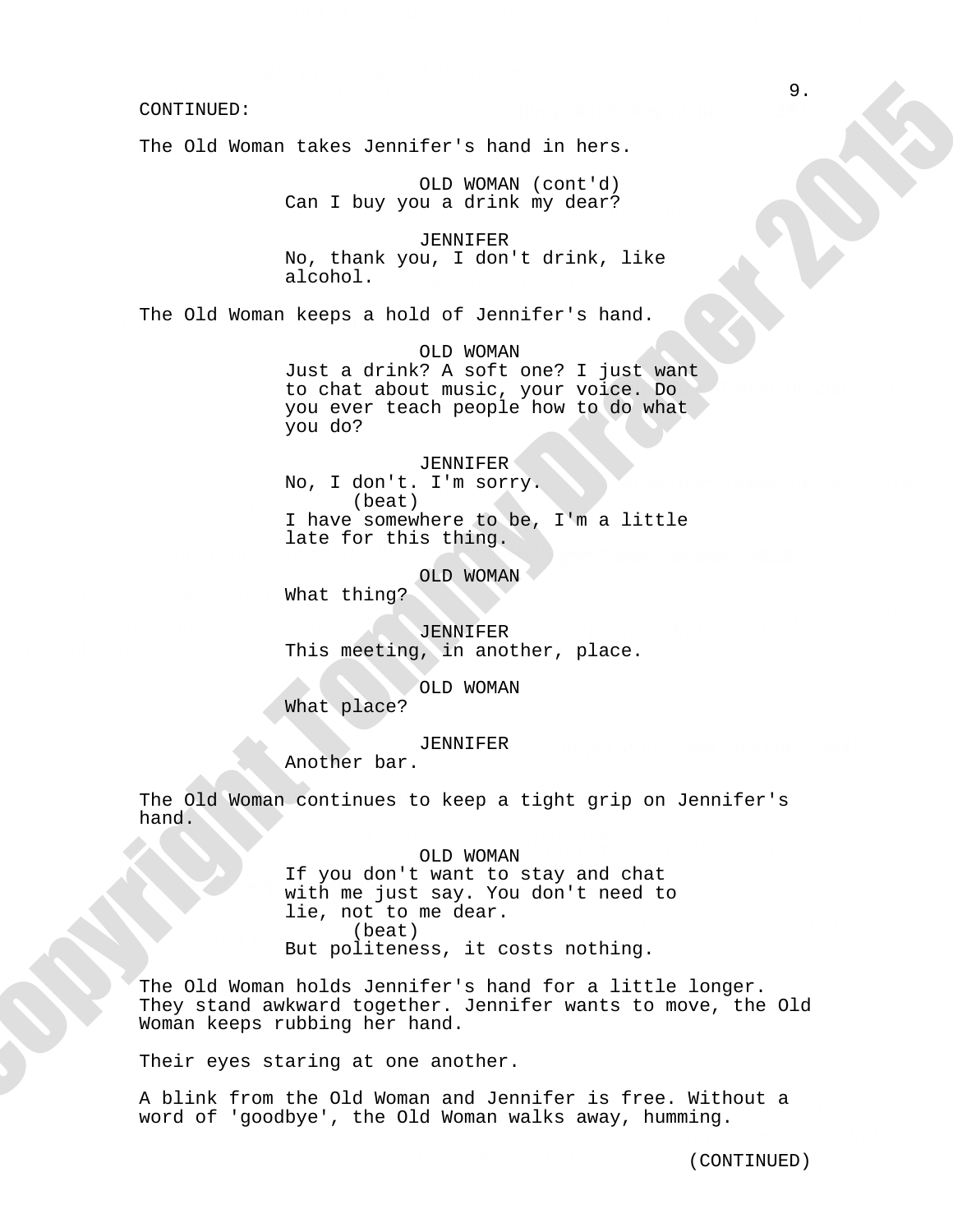#### Copyright Tommy Draper 2015 CONTINUED:

Jennifer rubs her hand.  $\mathbf{u}$ .

## DISSOLVE TO:

INT. JENNIFER'S APARTMENT - BEDROOM - MORNING Jennifer stretches as she awakens from her long slumber. She looks over at the clock, It is 10 in the morning. She rubs her eyes, slowly rejoining the world. Copyright Tommy Draper 2015 (computer)<br>
10.<br>
Jonather which her hand.<br>
11. Jonather which her hand.<br>
11. Jonather and Schwarz in the scheme from her long alumber.<br>
She hooks over our consist in the scheme from her long alumber.<br>
She hooks over our co

INT. JENNIFER'S APARTMENT - KITCHEN Copyright Tommy Draper 2015 and the components of the components of the components of the components of the components of the components of the components of the components of the components of the components of the compon

She pours cereal into a bowl. It doesn't have a brand name as we probably can't get the rights and won't have product<br>placement in this movie as we probably can c gec the 1.<br>placement in this movie. ment in this movie.

She eats said cereal at the stained wooden table.

All seems well and normal with the world.

Copyright Tommy Draper 2015 Her phone rings on the table. She grabs it, opens her mouth to speak.

Nothing comes out.

Copyright Tommy Draper 2015

Jennifer tries and tries, she holds her painful throat.  $\sum_{i=1}^{n}$ painful throat.

This This Tommy Draper 2015 This damn mobile phone. I will call MOTHER from the phone ( ) Hello? Hello? Jen? Are you there? This is your Mother. (beat) you back on the plugged in one.

Jennifer panics, tries to speak, tries to scream. No sounds comes out.

She is mute.

INT. DOCTOR'S OFFICE

 $C_{\rm{max}}$  Draper 2015  $\sim$  2015  $\sim$  2015  $\sim$  2015  $\sim$  2015  $\sim$  2015  $\sim$ Jennifer sits at the desk. The DOCTOR shines a light down the back of her throat. He looks long and hard, trying to find something that could be causing the problem.

Jennifer's Mother is by her side.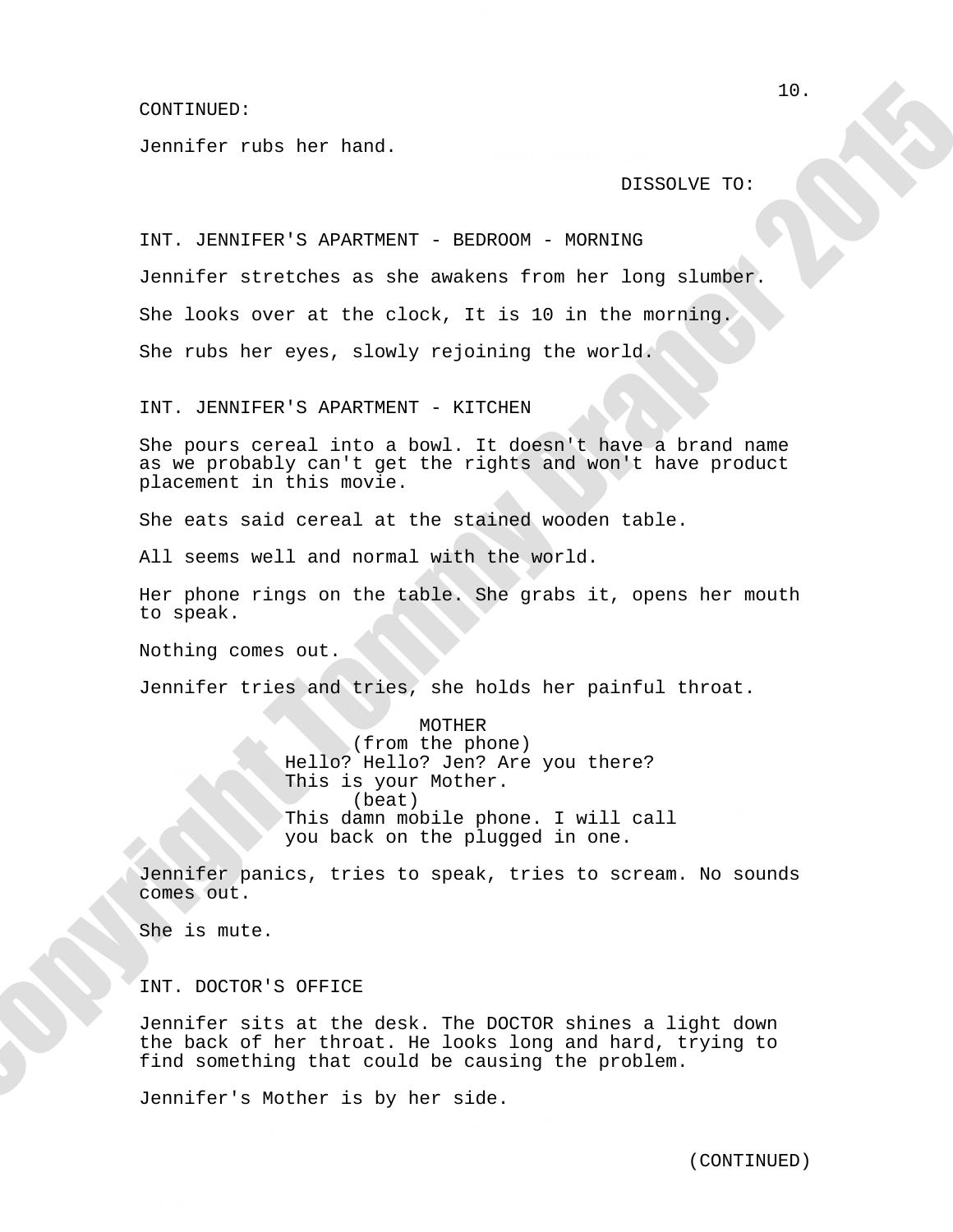## DOCTOR

And you say you have been like this for a week now? Copyright Tommy Draper 2015

MOTHER

Yes. She hasn't been able to make a sound. In fact, it appears to be getting worse.

The Doctor returns to his seat, totally perplexed.

DOCTOR

see. No damage. For want of a better<br>term, uouire 100 persont fit The good news is, there is no infection, no swelling that I can term, you're 100 percent fit Jennifer. Copyright Tommy Draper 2015

He scratches his head.

can't talk. Copyright Tommy Draper 2015 DOCTOR (cont'd) The bad news is I don't know why you

Jennifer looks fearful at her Mother. She holds her hand.

So? What happens now? MOTHER

## DOCTOR

this, the whole throat thing, is Scary, but there scary, but there is nothing to fear. DOCIOR<br>I have a friend, a throat specialist. Copyright Tommy Draper 2015 We can get your voice back. I will give you his number. You can call him, he will find out if anything is wrong. (to Jennifer) He really is very good. He has never<br>had a problem be gannet selve I know had a problem he cannot solve. I know 2019: 2014):<br>
And you any you have been like this<br>
11.  $\frac{1}{2}$  and you any you have been like this<br>
12.  $\frac{1}{2}$  and  $\frac{1}{2}$  and  $\frac{1}{2}$  and  $\frac{1}{2}$  and  $\frac{1}{2}$  and  $\frac{1}{2}$  and  $\frac{1}{2}$  and  $\frac{1}{2}$  and  $\frac$ 

Copyright Tommy Draper 2015

CUT TO:

Copyright Tommy Draper 2015 INT. SPECIALIST'S OFFICE

Copyright Tommy Draper 2015

The SPECIALIST examines medical results.

 $\Gamma$  Or  $\Gamma$ SPECIALIST

percent healthy. I hate to say it, I'm stumped. Every test came back as clear. Every test. For want of a better term, you're 100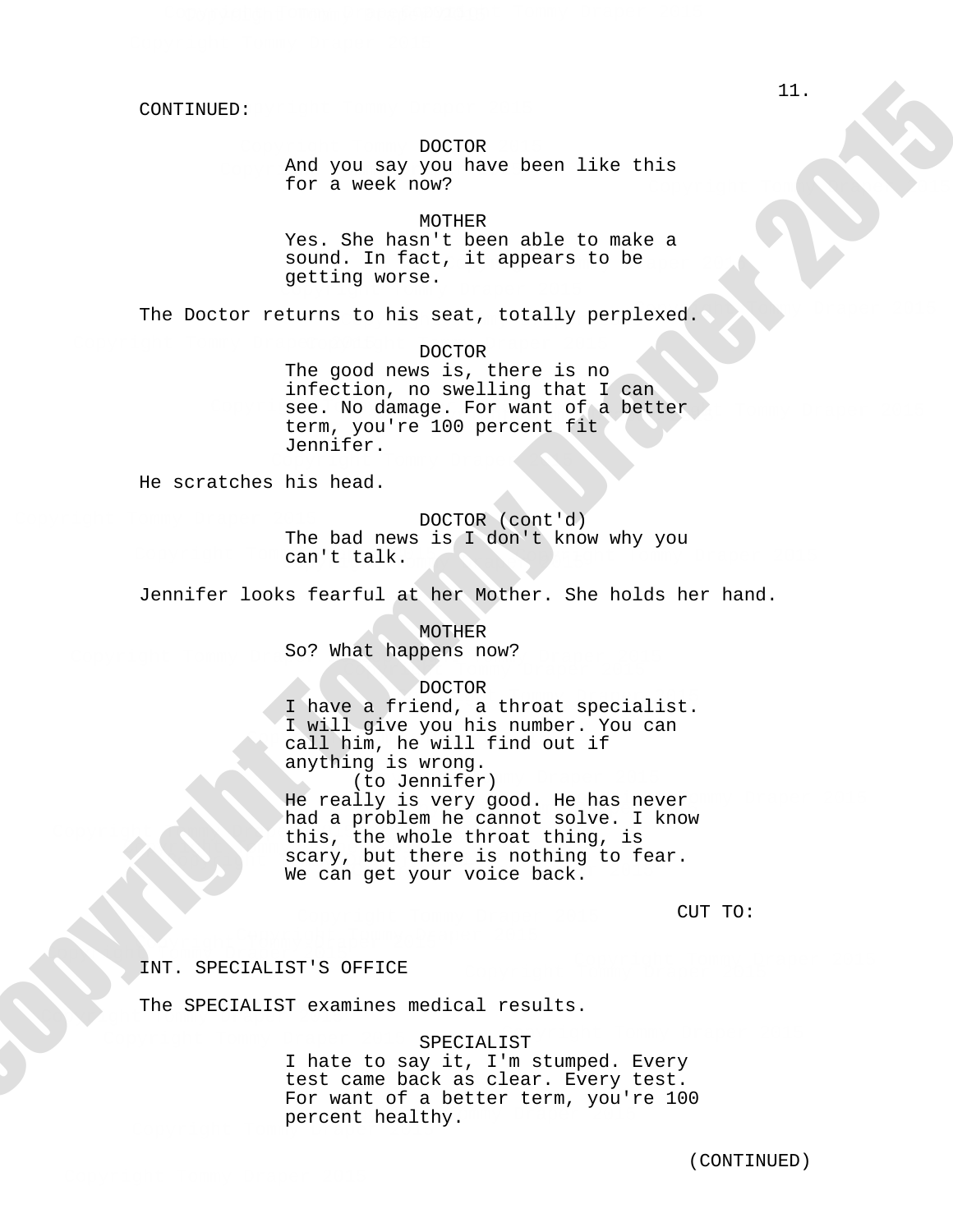Jennifer begins to sob. Her Mother comforts her. . Her Mother comforts her.

> SPECIALIST (cont'd) I'm sorry the news isn't better. There just is not anything wrong.

out, twisted and horrible. Jennifer tries to shout at him. Only gargled sounds come Copyright Tommy Draper 2015

Distressed, Jennifer runs out of the room. Copyright Tommy Draper 2015

INT. BATHROOM Copyright Tommy Draper 2015

Copyright Tommy Draper 2015 Jennifer locks herself into a toilet cubicle. She sits on the toilet seat, pulls her knees up to her chest.

She holds herself tight.

There's nothing wrong with you, is FEMALE VOICE (O.S.) there, Jennifer? Copyright Tommy Draper 2015

Jennifer looks at the cubicle next to her.

Copyright Tommy Draper 2015 FEMALE VOICE (O.S.) (cont'd) I know what's wrong with you. I can  $\sum_{n=1}^{\infty}$ help you. (beat) But not here. Copyright Tommy Draper 2015 PEMALE VOI (computer)<br>
32. Computer begins to solo. Ner Mother conforce her.<br>
The sort operations (compute)<br>
12. Contras in a symphomy cross of the new state of the solonic state.<br>
12. Contras in the symphomy cross of the solonic sta

Jennifer slowly moves her feet to the floor. She crouches to look under the cubicle wall.

> FEMALE VOICE (O.S.) (cont'd) Meet me tonight. I can explain more.

Jennifer reaches the floor. She looks across the line of cubicles. There are no feet sticking out. Is she alone in here?

Copyright Tommy Draper 2015 FEMALE VOICE (O.S.) (cont'd) Don't be late.

The door to bathroom SLAMS shut.  $\overline{C}$  copyright Tommy Draper 2015  $\overline{C}$ 

> ACLED LOINCLA. Jennifer darts forward.

She bursts into the cubicle next to her.

EMPTY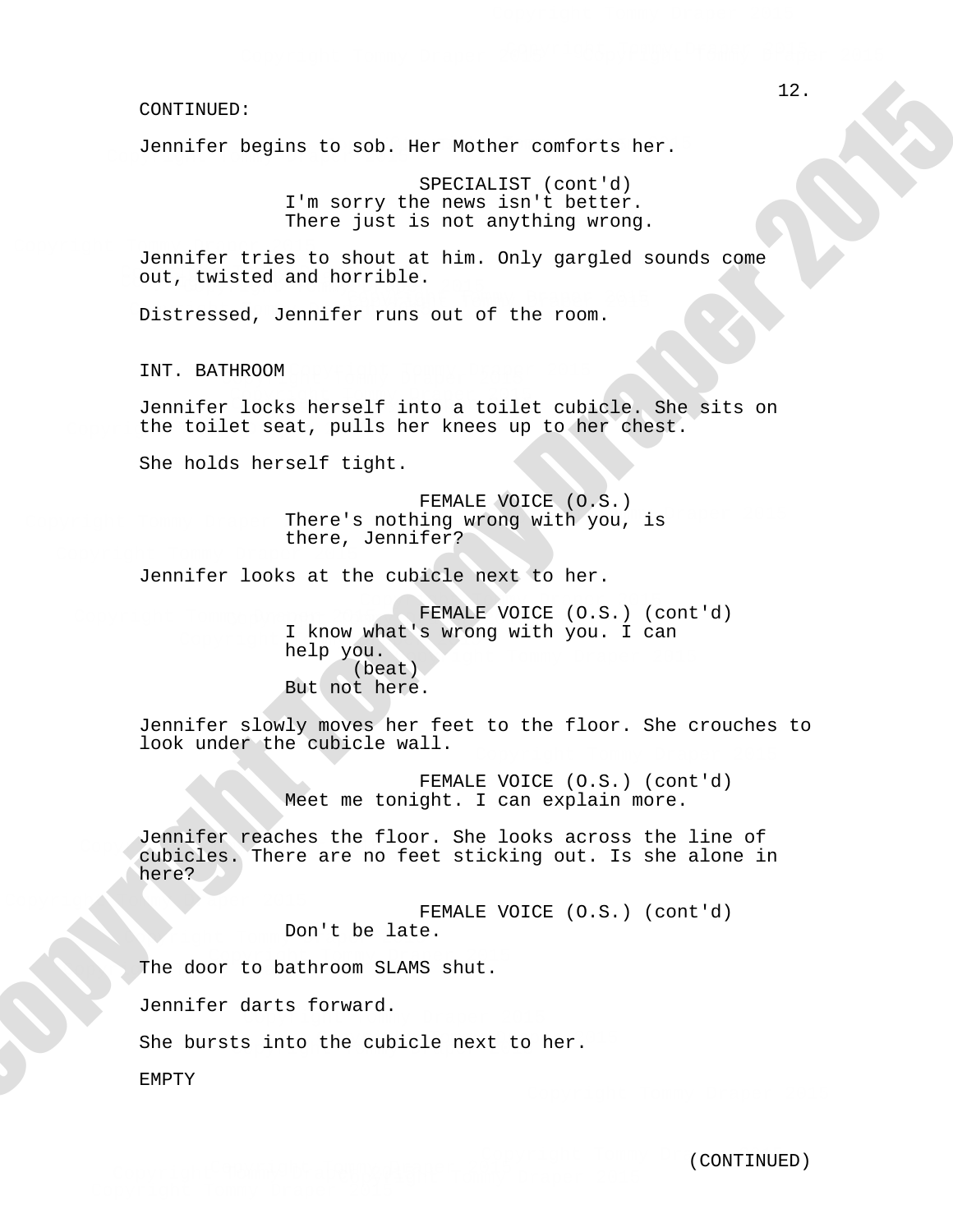except for a note taped to the back of wall. It is an address and a time. xcept for a note taped to the back of wall. It is an

Jennifer takes it.

EXT. STREETS - NIGHT

Jennifer, wrapped up warm in the chili night, walks down dark streets.

Copyright Tommy Draper 2015

 $C_1$  ,  $C_2$  ,  $C_3$  ,  $C_4$  ,  $C_5$  ,  $C_6$  ,  $C_7$  ,  $C_8$  ,  $C_9$  ,  $C_9$  ,  $C_9$  ,  $C_9$  ,  $C_9$  ,  $C_9$  ,  $C_9$  ,  $C_9$  ,  $C_9$  ,  $C_9$  ,  $C_9$  ,  $C_9$  ,  $C_9$  ,  $C_9$  ,  $C_9$  ,  $C_9$  ,  $C_9$  ,  $C_9$  ,  $C_9$  ,  $C_9$ 

The address in her hand.

She looks at street names, numbers.

She is lost, this is an unusual address.

A MAN walks down the street. Jennifer taps his shoulder, points to the address.

He reads it.

MAN COPYRIGHT TOMAT DRAPER 2015 MAN

No idea me duck. Never heard of it.

He keeps on walking.

Jennifer checks the time on her watch. Almost 9.

 $\mathfrak{t}$ . The piece of paper say 'Nine o clock' on it.

Jennifer looks totally lost. She takes a right, down another street. Copyright Tommy Draper 2015 (contraint)<br>
Socord for a mote taped to the back of wall, It is an exact for a mote taped to the back of wall, It is an<br>
defining und a time.<br>
Yer, symmetry various under in the chili sight, walke down<br>
Socord since the me

The streets get darker and darker.

Jennifer is frustrated. The time ticks past 9 o clock.

OST. In despair, she gives up. Totally lost.

She screws up the address, throws it into the night.

 $C_{\rm{max}}$  Draper 2015  $\sim$  2015  $\sim$  2015  $\sim$  2015  $\sim$  2015  $\sim$  2015  $\sim$ The piece of paper rolls down the street.

> With a change of heart, refusing to give up, Jennifer heads to collect the paper.

As she approaches the wind takes it away from her. She has to give chase down the street to collect it.

When she does she finds herself at the entrance to an alley way.

Copyright Tommy Draper 2015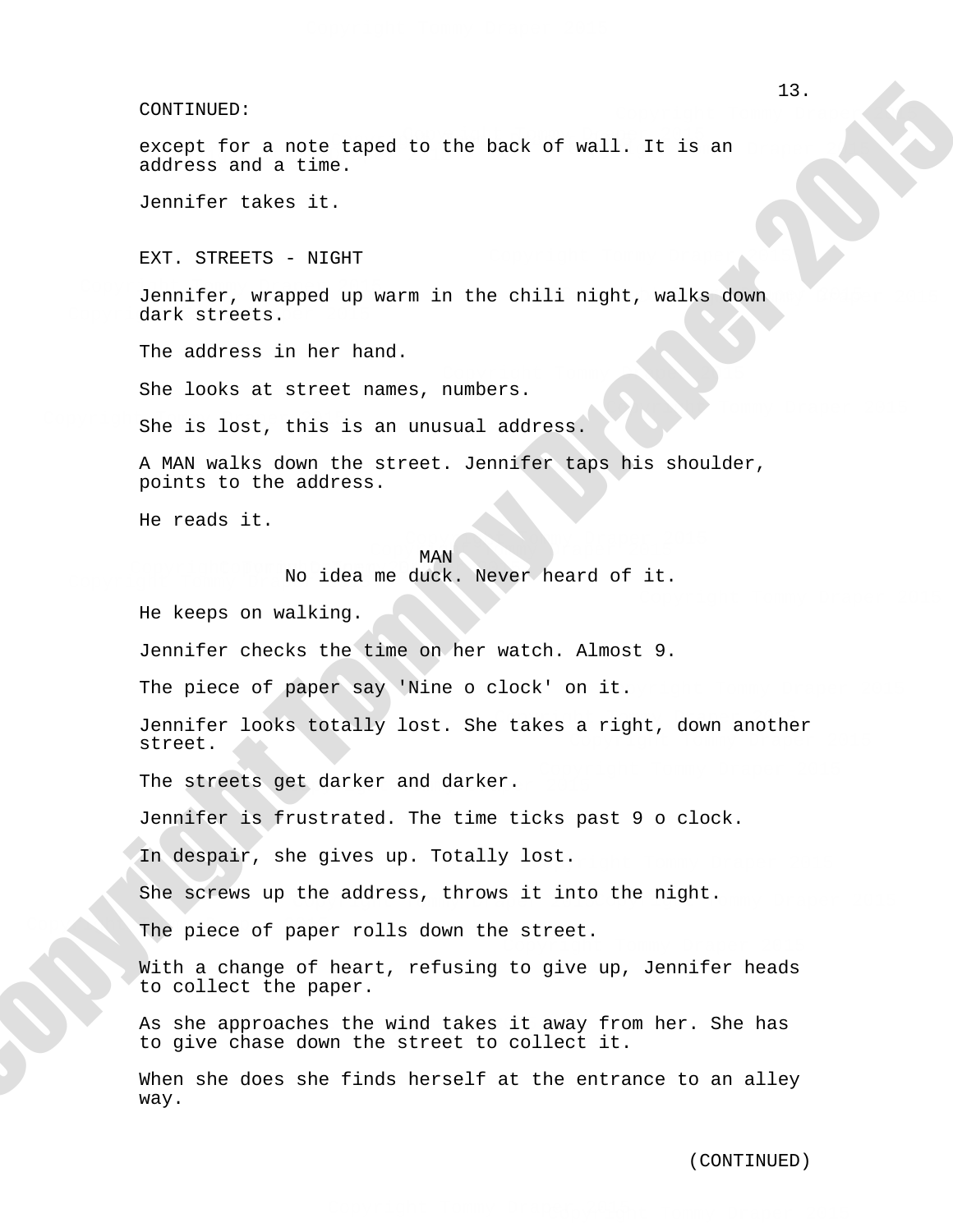A light at the far end goes out when she looks toward it. Copyright Tommy Draper 2015

Jennifer unfolds the piece of paper. She is between two<br>streets like the address says streets, like the address says. Copyright Tommy Draper 2015

She heads to where the light once way.

A single, old door. Number 44, like the piece of paper told her it would be.

KNOCK KNOCK

No reply

# KNOCK KNOCK

Silence

Jennifer tries the door handle. It turns.

The door opens, with a cliched CREEK. Copyright Tommy Draper 2015

INT. MYSTERIOUS HOUSE

Jennifer enters the old, dark house, with caution.

lit is a small table. Every thing in here exists in shadows. The only thing to be

A reading light illuminates an old, leather bound book. The book has no title, just a worn, cracked cover.

There are pages marked with different coloured ribbons.

Jennifer opens one of the marked pages. The book reads:

#### This Copyright Tommy Draper 2015 THE COLLECTOR

The Collector is a rare find. They rarely exist within the 'human' world, but when they do it is normally that they have uncovered or are in search of an element of they desire. 2019 (2019) 2014<br>
21. Aligard at the far end gode surt when she looks toward it.<br>
21. Aligard at the far end gode sure 2019 (2019) 21. Aligard at the same of the components of the same of the same of the same of paper 2016

they take that one thing back with them. When they find this element, they have an uncontrollable specialise in one particular element from the human world,<br>they take that one thing back with them urge to take it, make it their own. Most Collectors

But whatever the element is, it will be an addictive elixir which they will covet over and over again. No matter what the consequences.

Copyright Tommy Draper 2015

Copyright Tommy Draper 2015

Copyright Tommy Draper 2015

Copyright Tommy Draper 2015

Copyright Tommy Draper 2015

 $\mathcal{C}$  and  $\mathcal{C}$  are  $\mathcal{C}$  and  $\mathcal{C}$  are  $\mathcal{C}$  and  $\mathcal{C}$  are  $\mathcal{C}$  and  $\mathcal{C}$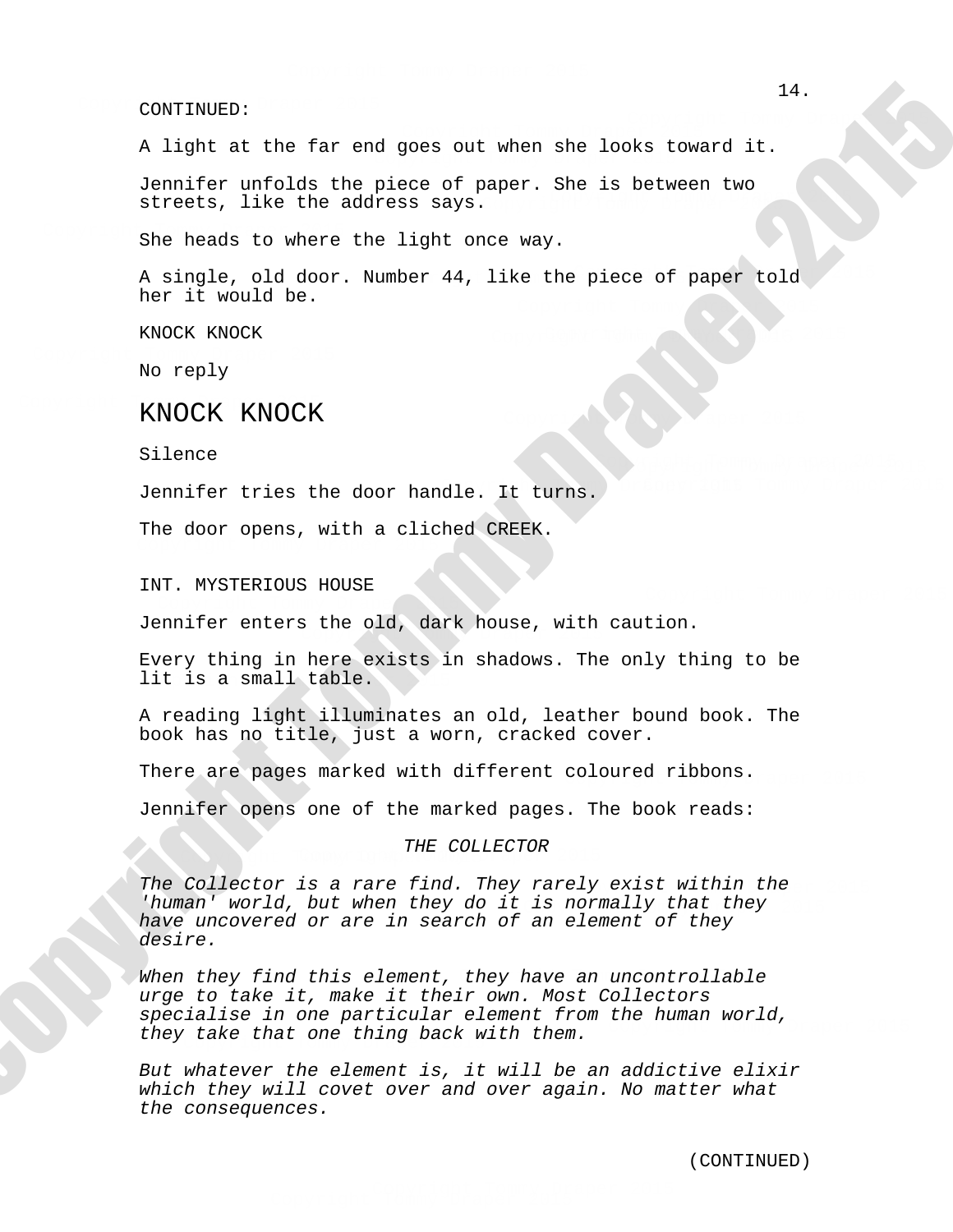The book closes.

She exits with the book.

Copyright Tommy Draper 2015 INT. JENNIFER'S APARTMENT - FRONT ROOM - LATER

> Jennifer sips at drink of hot water, lemon, honey, still trying to sooth her throat.

She opens the book. She starts to read, makes notes on a blank page of her battered song book. Copyright Tommy Draper 2015 She opens the book. She starts to read, makes notes on a

DAY TO NIGHT TO NIGHT TO DAY

as Jennifer writes down information about The Collector, and how to find her. She practices drawing symbols on paper, now to find neft one practices drawing symbols<br>over and over again. Takes notes. Makes lists. (2007-2014):<br>
The book closes.<br>
Specialized with the book.<br>
INT. Jumitrized Schenburght - FRANT ROWN - LATIR<br>
INTERN 10 solon less that all the venter. Lemma, homey, will<br>
trying to social methods.<br>
Similar hand compare 20

The Committee 2015 and 2015 INT. JENNIFER'S APARTMENT - FRONT ROOM - EARLY MORNING

Jennifer lays face down. The book her pillow.

Next to her on the table are sheets of paper. Lists of objects she needs:

Jam jar

Copper coins

Salt Copyright Tommy Draper 2015

Chalk

Blessed water

Rosemary sprigs

Eye of newt

Tongue of bat

That sort of thing  $\sum_{i=1}^{n}$ 

Basically, it's an odd shopping list.

Copyright Tommy Draper 2015

The alarm on her phone chimes, waking her up with a start.

She looks around, dazed. She sees her trusty acoustic guitar sat in the corner of the room.

Sticking out of the strings is Joel's business card.

(CONTINUED)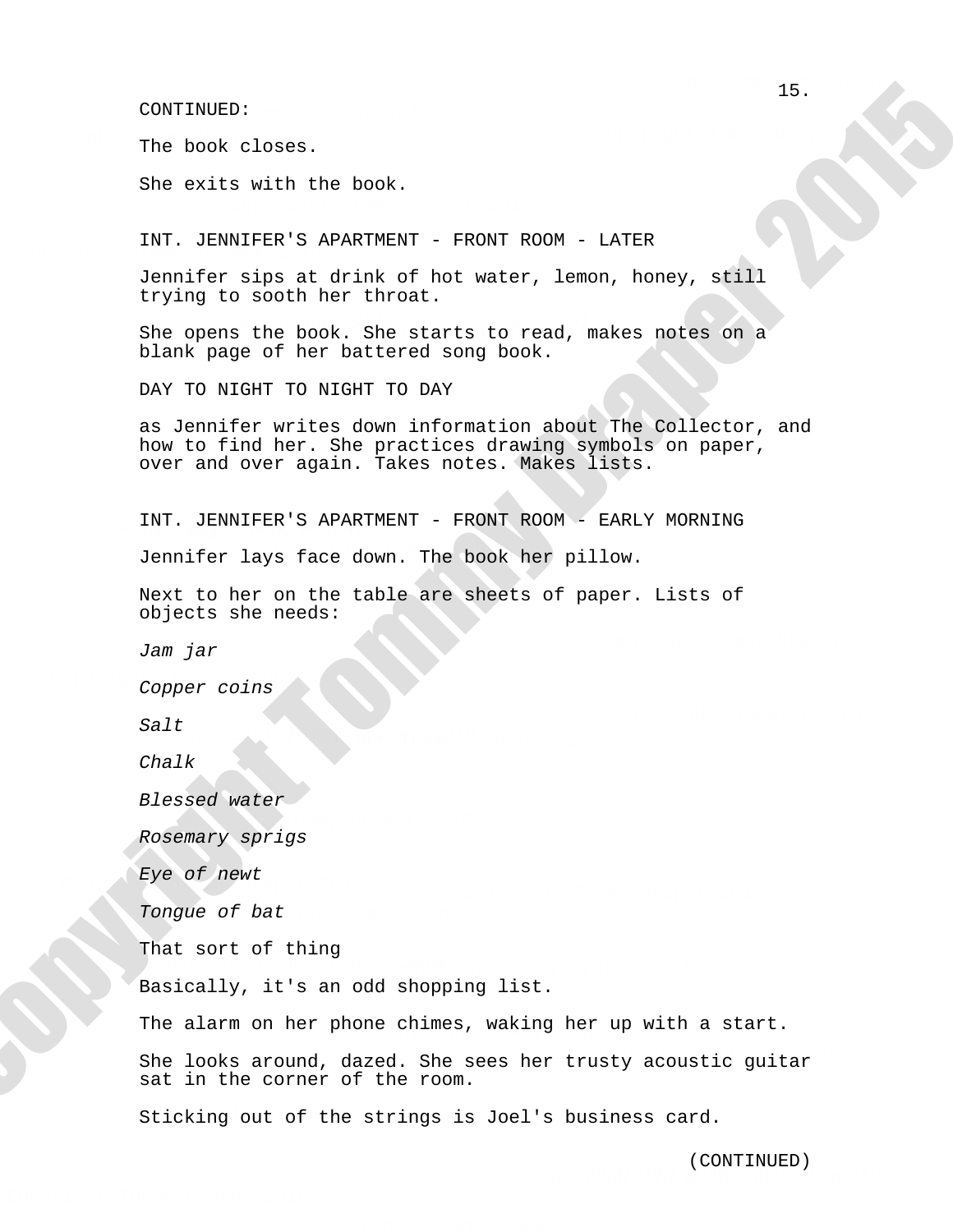She remembers her loss once again, she is filled with sadness.

She looks at her 'shopping list'. She grabs it, and leaves.

INT. JENNIFER'S APARTMENT - KITCHEN - LATER

Jennifer has a rucksack on the worktop. It is half packed with clothes, covering herself for all weather eventualities on her long journey.

Next to it are the strange collection of items from her shopping list.

Carefully she checks each item, checks her list.

Each item goes in the rucksack.

She fastens it shut.

Jennifer wastes no time. The bag is slung onto her back.

The lights of the apartment are turned off on the way out.  $\epsilon$  the community  $\epsilon$  draper 2015  $\epsilon$  or the community

Copyright Tommy Draper 2015

 $\mathbf{C}$ Her quest begins, taking us back to the

INT. CAR - MOVING - LATE IN THE DAY

The sky outside starts to bruise

mice Tommy Draper 2015 hitchhiking? and that was when you start Copyright Tommy Draper 2015 MICKEY

She nods, yes.

DO YOU BELIEVE ME?

You seem a good kid Jennifer. I want It sounds crazy saying this out loud, MICKEY (cont'd) but yes. (beat) to help you. But you have to understand something, I can only take you to the edge of the woods. I can't go in with you. (compressions for loss comprehense and its stilled with<br>
Six cooks at her ishopping list: Six grabs it, and losses<br>
Tom, Justinstan, Six increases are increased by the state increases<br>
Tom, Justinstan American, The State H

She holds her hand up, it's okay.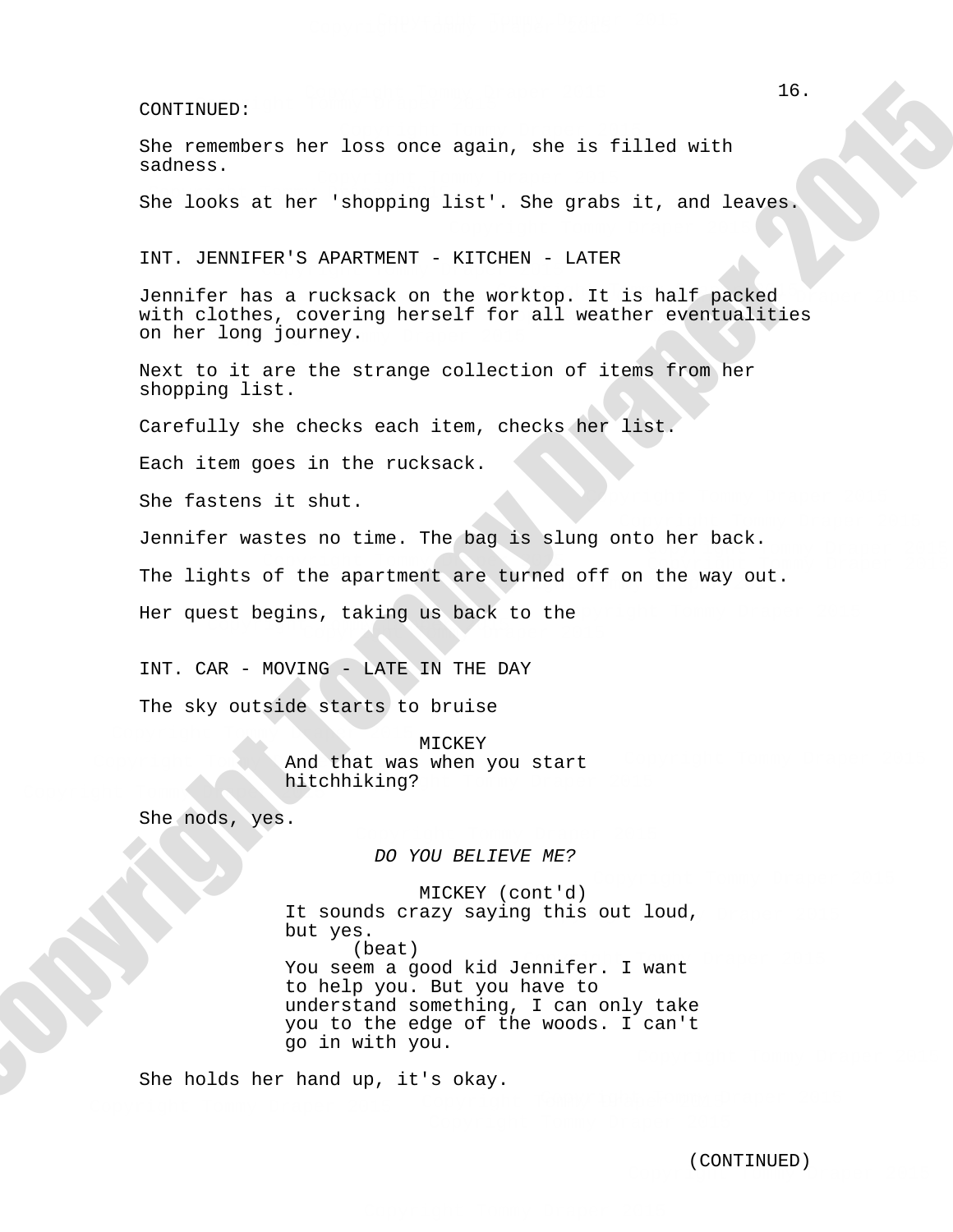MICKEY (cont'd) I would, believe me, if I wasn't.... if I wasn't so scared of that place.  $MTOUT$  $\overline{C}$ 

Jennifer's interest is peaked by his words.

those woods. I was raised around MICKEY (cont'd) I just know there is something about here. The stories, some of them stick with you, some of them you believe. Copyright Tommy Draper 2015

Copyright Tommy Draper 2015

The car takes a turn.

MICKEY (cont'd) We're almost there. Copyright Tommy Draper 2015

Copyright Tommy Draper 2015

Copyright Tommy Draper 2015 EXT. ROAD BY THE WOODS The car pulls up on the side of the small road. Jennifer gets out. Grabs her rucksack. Mickey joins her. Copyright Tommy Draper 2015 27.<br>
27. Copyright Tommy Draper 2015<br>
17. Copyright Tommy Draper 2015<br>
17. Committeen the second of these committees.<br>
18. Due there is committed to these committees.<br>
2. Just here is committed about about<br>
18. Copyright T

Copyright Tommy Draper 2015

weil, this is the end of the foad for<br>me. I have to get back to my family. MICKEY NEWSLEY Well, this is the end of the road for

THANK YOU

Don't thank me. You're the one who will be a set of the set of the set of the set of the set of the set of the set of the set of the set of the set of the set of the set of the set of the set of the set of the set of the set of the set of the set of the set MICKEY (cont'd) has to go in there.

Jennifer looks at the Woods. Dark and foreboding, looming on the horizon.

Copyright Tommy Draper 2015 MICKEY (cont'd) Here, I want you to have this... Copyright Tommy Draper 2015

He takes a pendant from around his neck.

MICKEY (cont'd)

...for luck

He fastens it around her neck.<br>

She holds her THANK YOU sign up. Double taps it.

Her eyes turn the dark, uninviting trees. es.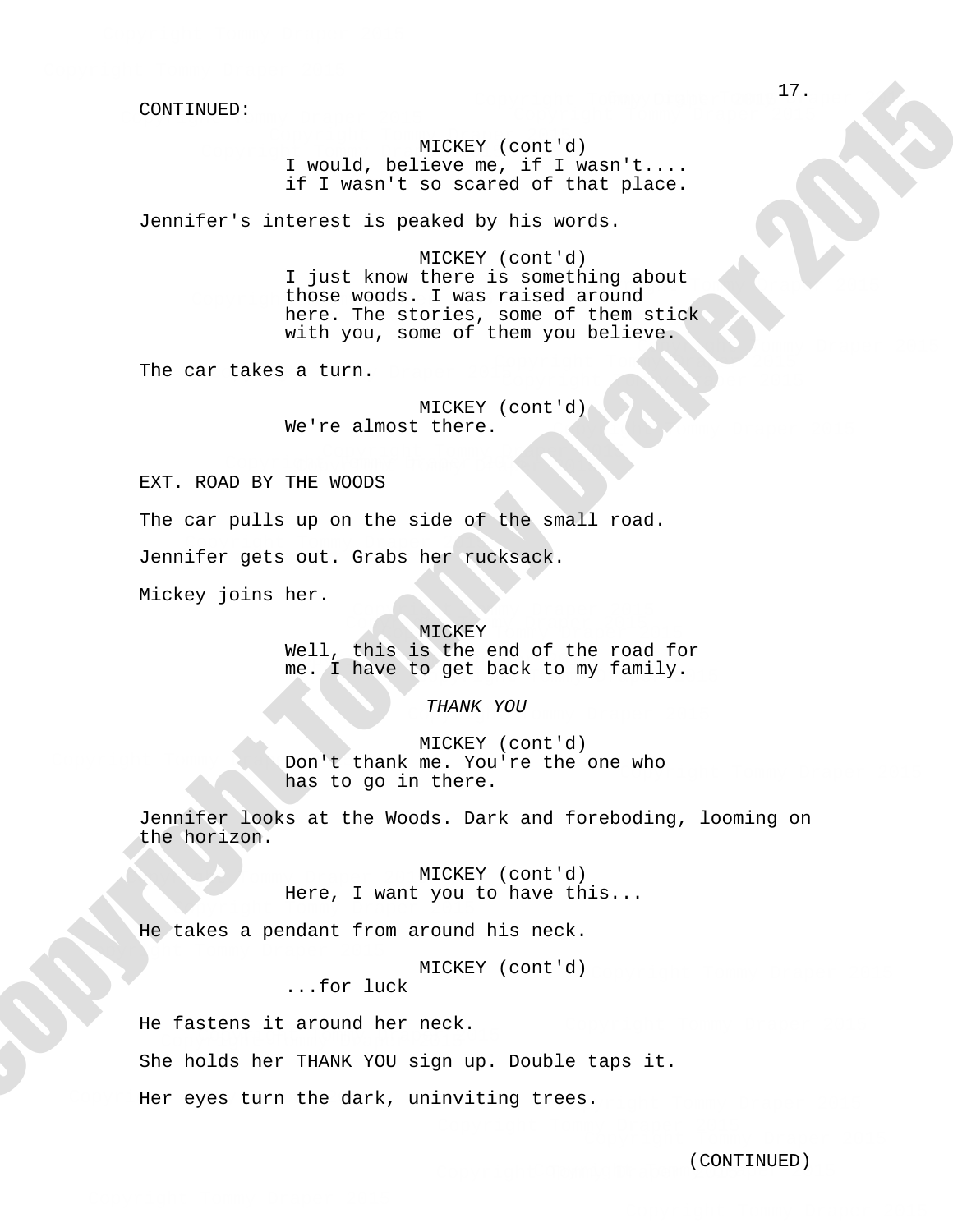A deep breath. She makes her way from the road, to the path leading her towards the final stage of her journey.

Mickey watches her for a beat before getting in his car.

EXT. EDGE OF THE WOODS

Jennifer ventures into the trees.

Any daylight outside quickly fades when in here. The ground is soft. Rotten leaves squelch beneath her feet.

Jennifer treads with caution.

Deeper, and deeper she goes. Until all around her are trees.

Copyright Tommy Draper 2015

EXT. WOODS

Strange distant noises keep Jennifer's head turning. The belange distant noises keep benniter s nead tuining. The<br>wind whispers to her as she searches. It calls her name. Beckons her deeper and deeper from the light.

Against the trees, strange figures move in silhouette.

Jennifer catches them out the corner of her eye.

She turns

Nothing moves. Only trees.

She is alone. She shivers.

Copyright Tommy Draper 2015 She treads forward again. Shapes creep all around her once more.

Copyright Tommy Draper 2015

On the floor, at the base of a tree mushrooms grow.

Jennifer spots them. She takes a jar from her backpack.

beverar mashrooms are pactned one jar. She canes some or<br>the Blessed water, puts it in the with mushrooms and shakes Several mushrooms are put into the jar. She takes some of it. 28.<br>
28. Geogr broacht, She makes her way from the road, to the path<br>
18. Geogr broacht Tomms Draper Commission Control of the figure<br>
2015 The meaning the figure of the figure of the figure<br>
2015 The meaning the results o

On the tree where she found the mushrooms, she draws a symbol with the chalk.

When she stands, inhuman noises are heard in the distance. Jennifer spins to the sounds of movement nearby.

away. She screws the lid tight on the jar. Quickly putting it

(CONTINUED)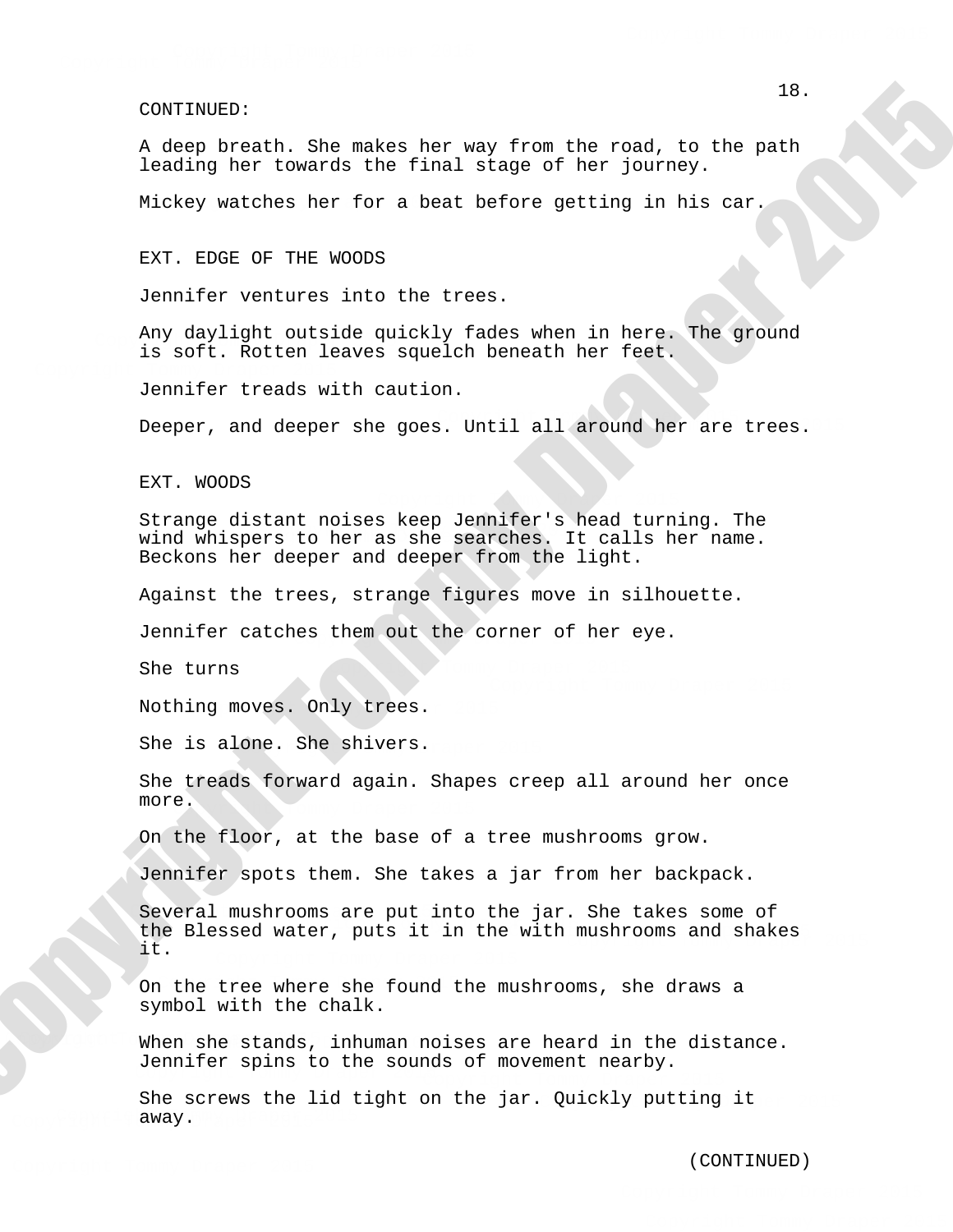#### $\Gamma$ CONTINUED:

She throws a handful of salt behind herself. Things hiss at her, she continues to cover her tracks with the salt before getting out of there. (comprison)<br>
29. Converge a handful of salt behind herself. Things his set<br>there is a morningen to sover her creaks with the salt before<br>
their cut of these,<br>
the trees grown and creak.<br>
The trees grown and creak.<br>
The sec

The trees grown and creak.

Shadows move.

Creatures lurk.

EXT. DEEPER - DARKER

The woods feel claustrophobic. Everything seems to be shifting around her.

On the floor, a frog hops.

Quick as a flash Jennifer drops a jar on it, catches it.

Copyright Tommy Draper 2015

Copyright Tommy Draper 2015

She screws the lid back on tight.

Wasting no time she draws a black slate from her pack.

Copyright Tommy Draper 2015 The frog in a jar is laid in the center of the slate. Symbols are drawn in chalk all around it.

Copyright Tommy Draper 2015 She takes the mushroom jar. It is opened, the contents thrown - NORTH - SOUTH - EAST - WEST

SCREAMS and CACKLES can be heard in the distance.

The middle Jennifer stands back, throwing salt out around her. The world HISSES

Jennifer trembles. She constantly turns to wherever a new noise is heard. Copyright Tommy Draper 2015

The noises reach a crescendo.

Jennifer opens the jar. The frog hops free.

Everything falls silent.

Copyright Tommy Draper 2015

Her name is whispered on the wind once more.

Lend ap net rachback and c She moves to the sound of it. Picks up her rucksack and the symbol slate.

A particular tree gets her attention.

 $\alpha$  it. She touches it, keeps her hand on its rough bark as she walks around it.

Copyright Tommy Draper 2015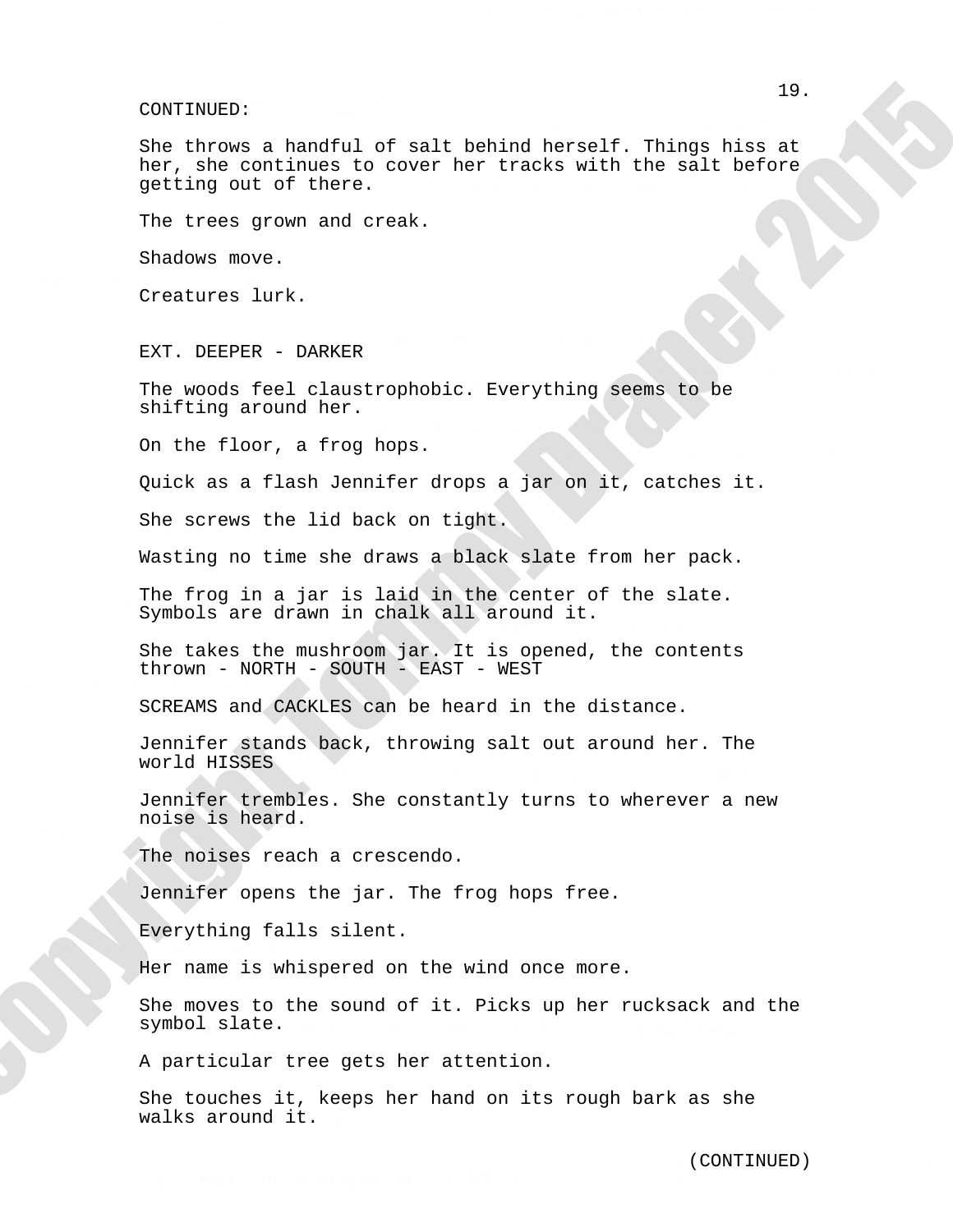Over and over she travels its circumference. Gaining speed at every turn.

The world spins as Jennifer darts around the thick trunk.

She spins until she cannot remain on her feet.

She spins out of control, twirling across the floor.

Jennifer tumbles, spills onto the floor. She passes out.

EXT. DEEP DARK WOODS - TIMELESS

Slowly she rises.

She is still in the deep, dark woods, but the world has Copyright Tommy Draper 2015 Copyright Tommy Draper 2015 changed.

Copyright Tommy Draper 2015 jars on them. They all look like they are empty, but the Scattered around the woods are shelves. Each shelf has glass Copyright Tommy Draper 2015 each of jar has a label, a symbol. 20.<br>
Copyright Tommy Draper Side erawals its circumforence. Saining apeed<br>
20. Copyright Tommy Draper 2015 of the cause of the cause of the first counter<br>
2016 order and it cause of committed and the field of the state<br>
20

Copyright Tommy Draper 2015

The world has become strangely silent. No wind. No noise. No movement in the trees. It all feels inhuman.

> Jennifer rummages in her back pack. She pulls out her notebook, flipping to a page of symbols.

the jars for the same symbol. One of them stands out, she taps it. Then begins to search

She starts slow, methodical, but shelf after shelf, rack she starts siow, methodical, but she<br>after rack, the search is fruitless.

The longer she searches, the more frantic she becomes.

Jennifer's emotions bubble up, boil, spill over.

She tries to SCREAM but can't. She throws jars to the floor.

She collapses to her knees.

All shelf's searched. She hasn't found what she's looking for

or has she?

Behind her a light pulses, slow, but strong and bright.

On and off, rhythmically. Communicating with her.

 $\sum_{i=1}^{n}$   $\sum_{i=1}^{n}$   $\sum_{i=1}^{n}$   $\sum_{i=1}^{n}$   $\sum_{i=1}^{n}$ Jennifer turns to the jar that glows on the floor.

Copyright Tommy Draper 2015

(CONTINUED)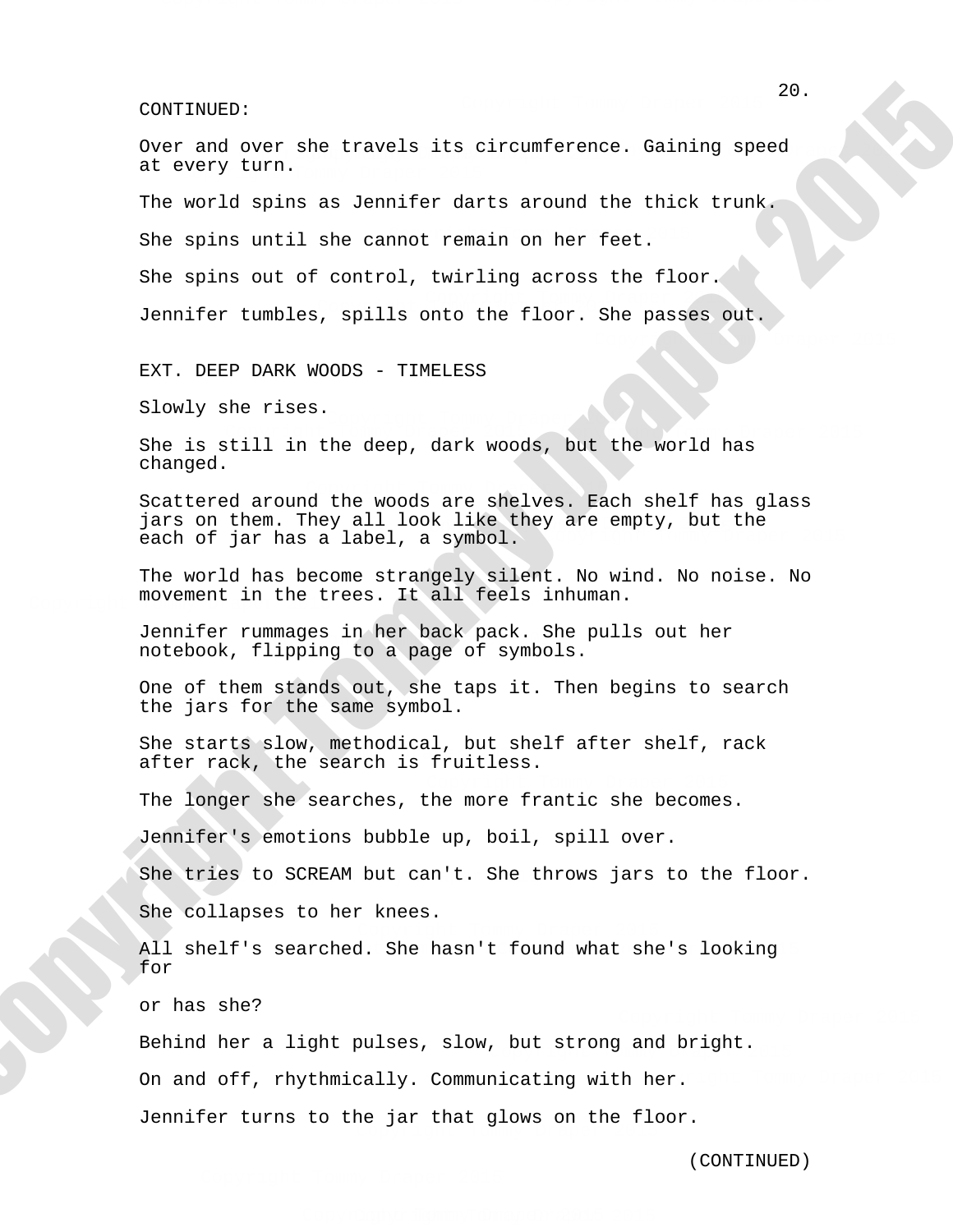She laughs/cries as pure joy hits her.

The delicate jar is held in her hands. She looks at the light inside.  $\mathbb{C}$ .

## OLD WOMAN

Hello dear

As Jennifer looks up, the Old Woman blows a handful of dust into her face.

This dust gets into her eyes, nose, throat. Jennifer becomes ill, unable to breath. Copyright Tommy Draper 2015

She drops the jar. The Old Woman catches it mid-air. Copyright Tommy Draper 2015  $C_{\mathbf{r}}$  and  $C_{\mathbf{r}}$  are  $C_{\mathbf{r}}$  and  $C_{\mathbf{r}}$  are  $C_{\mathbf{r}}$  are  $C_{\mathbf{r}}$  are  $C_{\mathbf{r}}$ 

OLD WOMAN (cont'd) I will take that.

She looks around at the jars on the forest floor.

bennifer s eyes are red. Her moden open wide while she<br>in breath. She tries to make her way to the rucksack. Jennifer's eyes are red. Her mouth open wide while she gasps

> Well, well, well, you have made a OLD WOMAN (cont'd) mess haven't you. I had my collection laid out just so.

Jennifer grabs her rucksack. Desperately fumbles.

copyright Tommy Draper 2015 Copyright Tommy Draper 2015 She pulls out the Blessed Water. She opens it to take a drink. It is snatched from her.

> water. What is this? Water? Surely not just<br>what is this? Water? Surely not just OLD WOMAN (cont'd)

She drinks some.

for? To protect you? To melt me? Ah, the Blessed water. What is this OLD WOMAN (cont'd)  $CTP$ ,  $TQ$  $\overline{G}$ 

The rest of the water is tipped onto the floor. Desperate Jennifer watches it soak into the soil right in front of her. 21.<br>
22. Copyright Tommas De Para is not in the heater.<br>
The dealerst end in the heater. She looks at the<br>
11216 door COD NOMON<br>
22. The Linds of the Cole with Draper 2015 and<br>
22. The Constraints of the Cole with Draper 2

What else is in your 'bag of tricks'. OLD WOMAN (cont'd)

She turns out ingredients.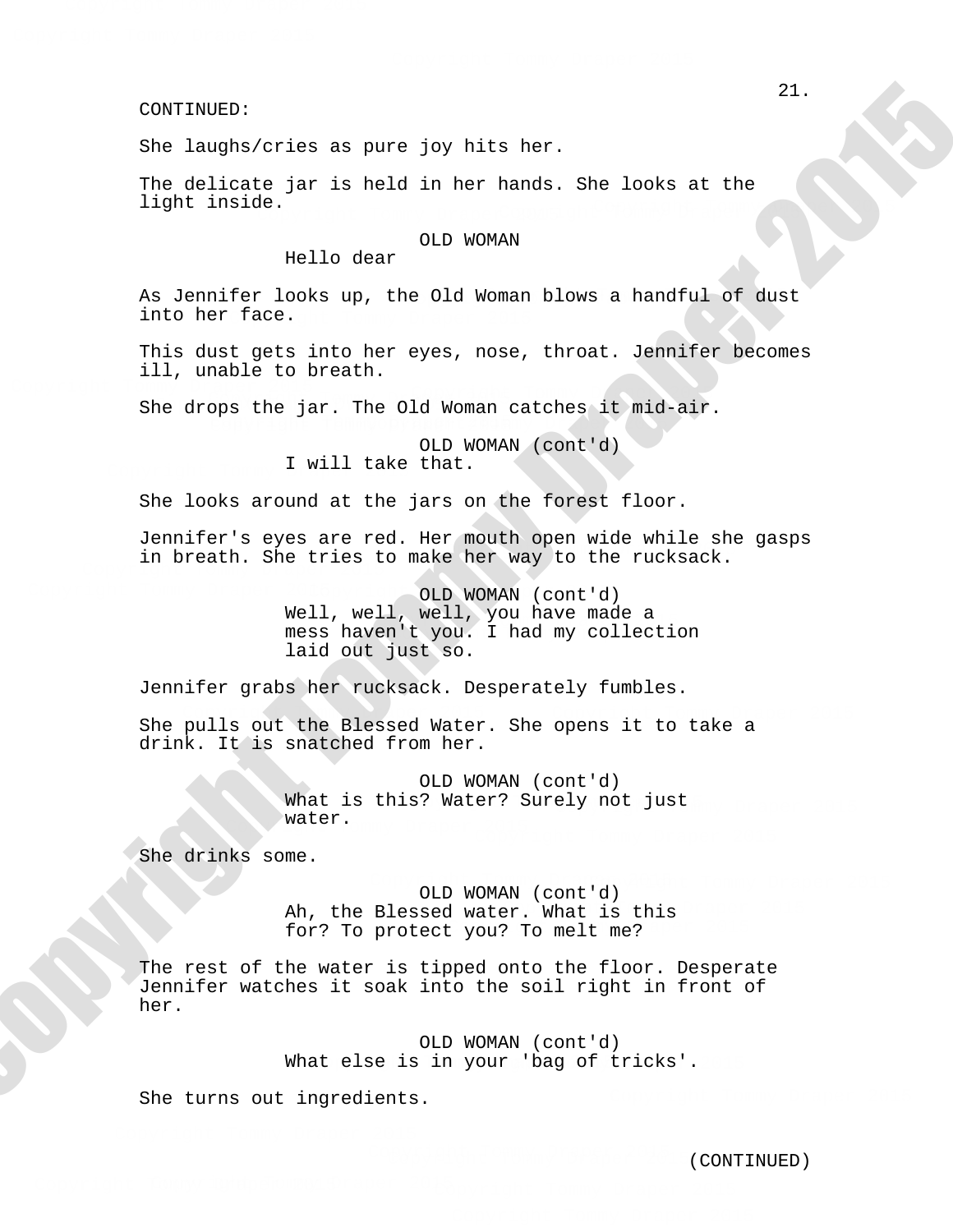OLD WOMAN (cont'd) Capture jars (beat) Ah, salt, to ward off the evil

The Old Woman liberally throws handfuls of the salt around. She chants, makes fun of it all. Copyright Tommy Draper 2015

An, I Lorget, no voice. No bea OLD WOMAN (cont'd) Did it work? COLD WOMAN (COPYRIGHT TOMMUNIC) (beat) Ah, I forget, no voice. No beautiful Copyright Tommy Draper 2015

She goes back into the bag. State Tommy Draper 2015

Copyright Tommy Draper 2015

OLD WOMAN (cont'd) What else? (beat) Slate and chalk. (beat) Symbol notebook. You came prepared songbird. (beat)

> The Slate is broken over the Old Woman's knee, as if it was nothing.

Copyright Tommer Thanks The Chalk crumbles to dust in her hand.

Jennifer is gets weak. She struggles for air, and to stay conscious.

OLD WOMAN (cont'd)<br>United to the principle to the late of the late of the context of the late of the late of the late of the late What now? All of your 'magic tricks' have gone.

Jennifer collapses onto her back. The Old Woman stands over her.

You should know, before we go our OLD WOMAN (cont'd) best idea.<br>Copyright Tommy Draper 2015 Copyright Tommy Draper 2015 CHE COITECLION. the collection. Relax my dear. Soon it will be over. reidn my dedi: 500n ic witt be over.<br>Coming here, perhaps it wasn't the (beat) separate ways, your voice, it's so sweet. It is one of my favorites of 22. Coptures jures<br>
22. Coptures jures<br>
22. Coptures jures<br>
23. Railways (correct)<br>
23. Railways (1992) 200837 (contr's)<br>
23. Cole Framers, ambre fur. of the completed.<br>
23. Phonor Program Control (contr's)<br>
23. Phonor Pro

 $\mathcal{L}$  Copyright Tommy Draper 2015  $\mathcal{L}$ The Old Woman crouches next to Jennifer. She begins to chant.

Copyright Tommy Draper 2015

Copyright Tommy Draper 2015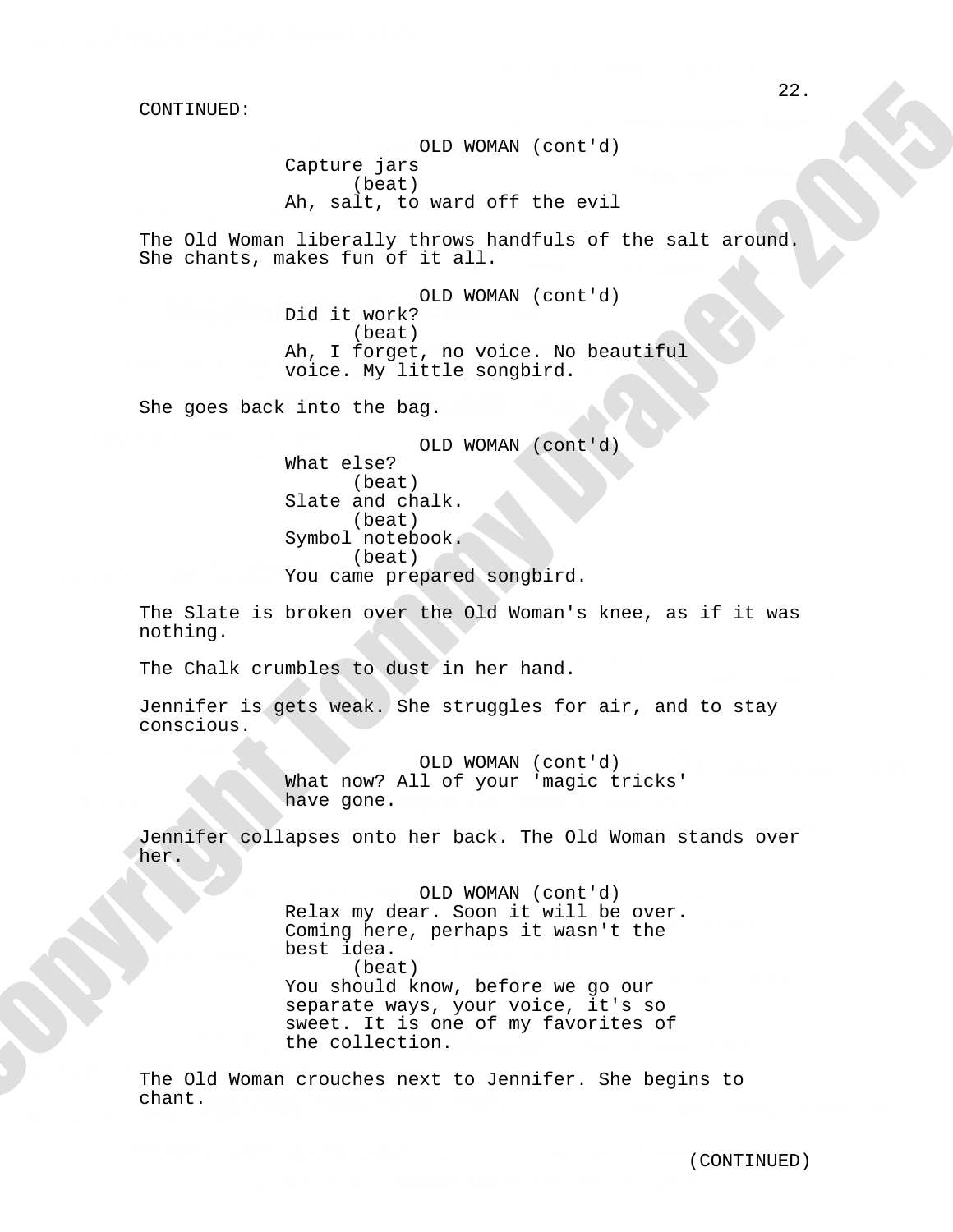A trance washes over the Old Woman. She looks toward the sky. Her hands raised.  $C^{\alpha}$ . Copyright Tommy Draper 2015

Below her Jennifer is about to blackout, and never wake up.

Jennifer shakes. The necklace that Mickey gave to her breaks loose of her clothing, resting over her heart.

The Old Woman brings her hands down on Jennifer's chest. The moment her skin comes into contact with the 'good luck' charm she WAILS like a Banshee. 23.<br>
23. A trace weakes over the Old Woman, the looks toward the<br>
Argy, wer hundi musics.<br>
Helpy, wer hundi musics.<br>
Tommy Draper 2015 to black thickey were to has breaked<br>
Vermelice Manney Draper 2015 to black thickey wer

Her hand smokes. It burns. It hurts her.

She retracts. As the Old Woman feels pain, her powers begin to fade.

Jennifer's breathing gets better. Copyright Tommy Draper 2015

> two. The chalk turned to dust, but she knows what to do. Jennifer rises. She sees the slate she brought broken in

On the whiteboard and pen from her bag, she starts to draw symbols. Copyright Tommy Draper 2015

The pain that the Old Woman feels is wearing thin, she hurries to finish the spells.

> OLD WOMAN (cont'd) You will suffer for that.

She lunges. Jennifer shows the symbols too her.

More pain. Like showing a crucifix to a Vampire the Witch retreats. Shrivels away from the symbols. Copyright Tommy Draper 2015

Jennifer follows her, backs her into a corner against a tree. Copyright Tommy Draper 2015

THE WOODS GROAN as the Old Woman's powers fade.

 $C_{\rm{max}}$  Draper 2015  $\sim$   $C_{\rm{max}}$  Draper 2015  $\sim$ 

Down to the ground the Old Woman retreats. Jennifer follows her, the symbols held over Old Woman.

But the hold Jennifer had over her is only temporary. Copyright Tommy Draper 2015

The Old Woman chants. The effect of the symbol curses Jennifer has begins to fade.

OLD WOMAN (cont'd) say the words. full effect, you need to be able to That hurt, it's true. But for the (MORE)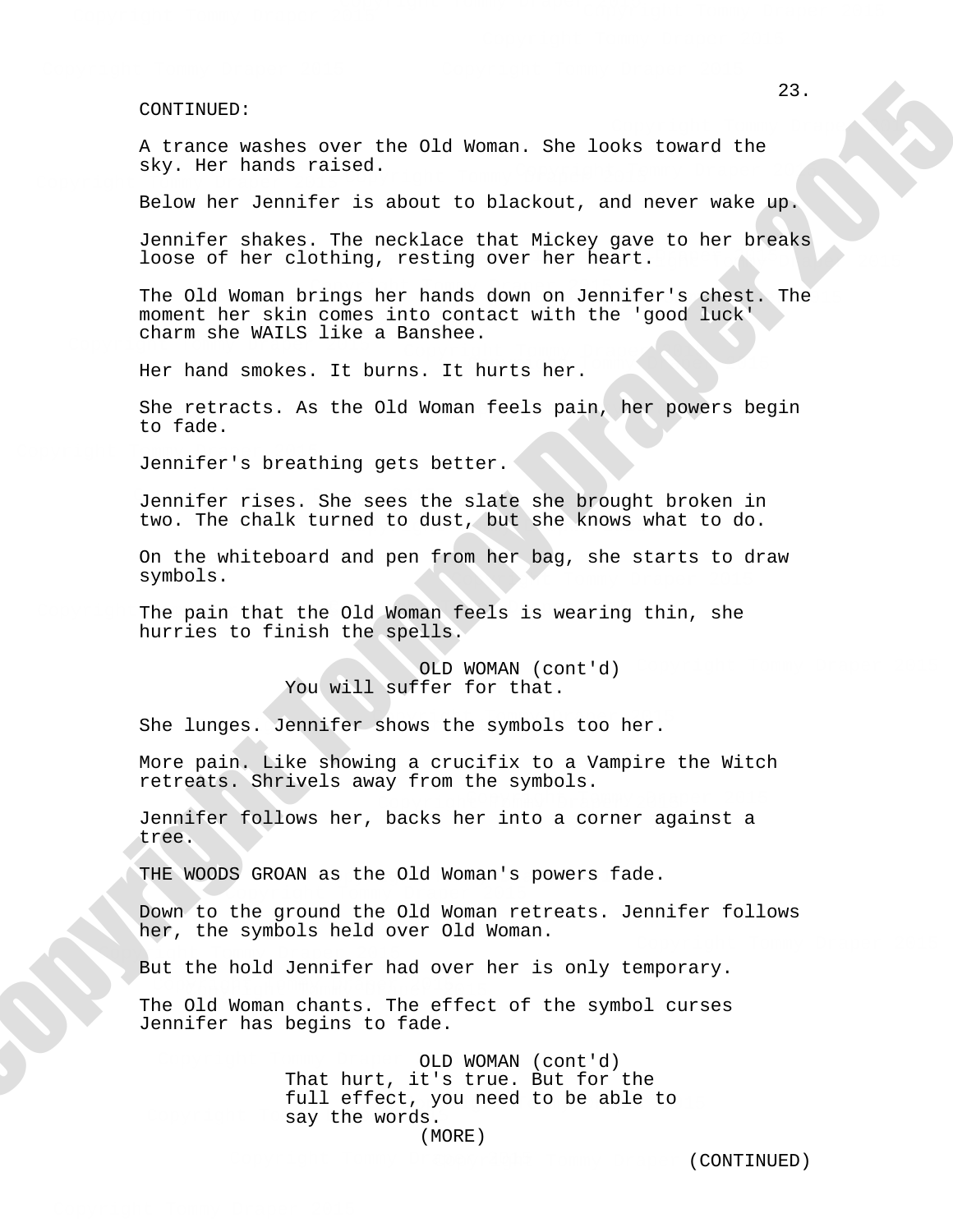OLD WOMAN (cont'd)

(beat)

And, we both know that won't happen any time soon, will it songbird? Copyright Tommy Draper 2015 Copyright Tommy Draper 2015

 $C_{\rm{max}}$  Draper 2015  $\sim$  Draper 2015  $\sim$  Draper 2015  $\sim$ Both of them have the same thought, at the same time.

Jennifer and the Old Woman dash for the jar that contains her voice.

They grab the jar, wrestle with it. Copyright Tommy Draper 2015

 $\overline{C}$ OLD WOMAN (cont'd) It is mine, I own it, you don't deserve something so beautiful. (beat) IT IS MINE

The Witch snatches it from Jennifer's hands. She holds it tight to her chest. The light within fades once it moves away from Jennifer.

I appreciate them more than any of  $y \circ a$ OLD WOMAN (cont'd) They are all mine. Beautiful voices chem. I cake chem. I keep chem sare.<br>I appreciate them more than any of<br>VOU ever Could given to those who don't deserve them. I take them. I keep them safe. you ever could. 24.<br>
24. (boat) (and the minimizar of the minimizar of the minimizar of the minimizar of the minimizar of the minimizar of the minimizar of the oriental parameter and the of d terms data for the particle line<br>
Denote the

Copyright Tommy Draper 2015

Copyright Tommy Draper 2015  $\tau$  draps drapped 2015  $\tau$ Jennifer clenches her fists. She takes the first jar she Copyright Tommy Draper 2015 sees.

Put that back. OLD WOMAN (cont'd) Copyright Tommy Draper 2015

Jennifer takes the jar, throws it through the air.

Copyright Tommy Draper 2015 returns to its rightful owner. It hits a tree, smashing. The voice inside lets out a CRY. A whisp of light flies high into the sky and beyond. It

> OLD WOMAN (cont'd) Stop! They belong to me.

Copyright Tommy Draper 2015 Jennifer throws another voice, then another, then another. They all SCREAM, CRY, YELL; then escape.

The sounds becomes deafen The sounds becomes deafening. The Old Woman spins, turns as<br>they all leave ber pessession Inc Sounds Decomes dearening. The order Copyright Tommy Draper 2015

Soon the shelves are empty. Only Jennifer's voice remains.

The Old Woman is weak, on her knees. Jennifer's voice in her hand.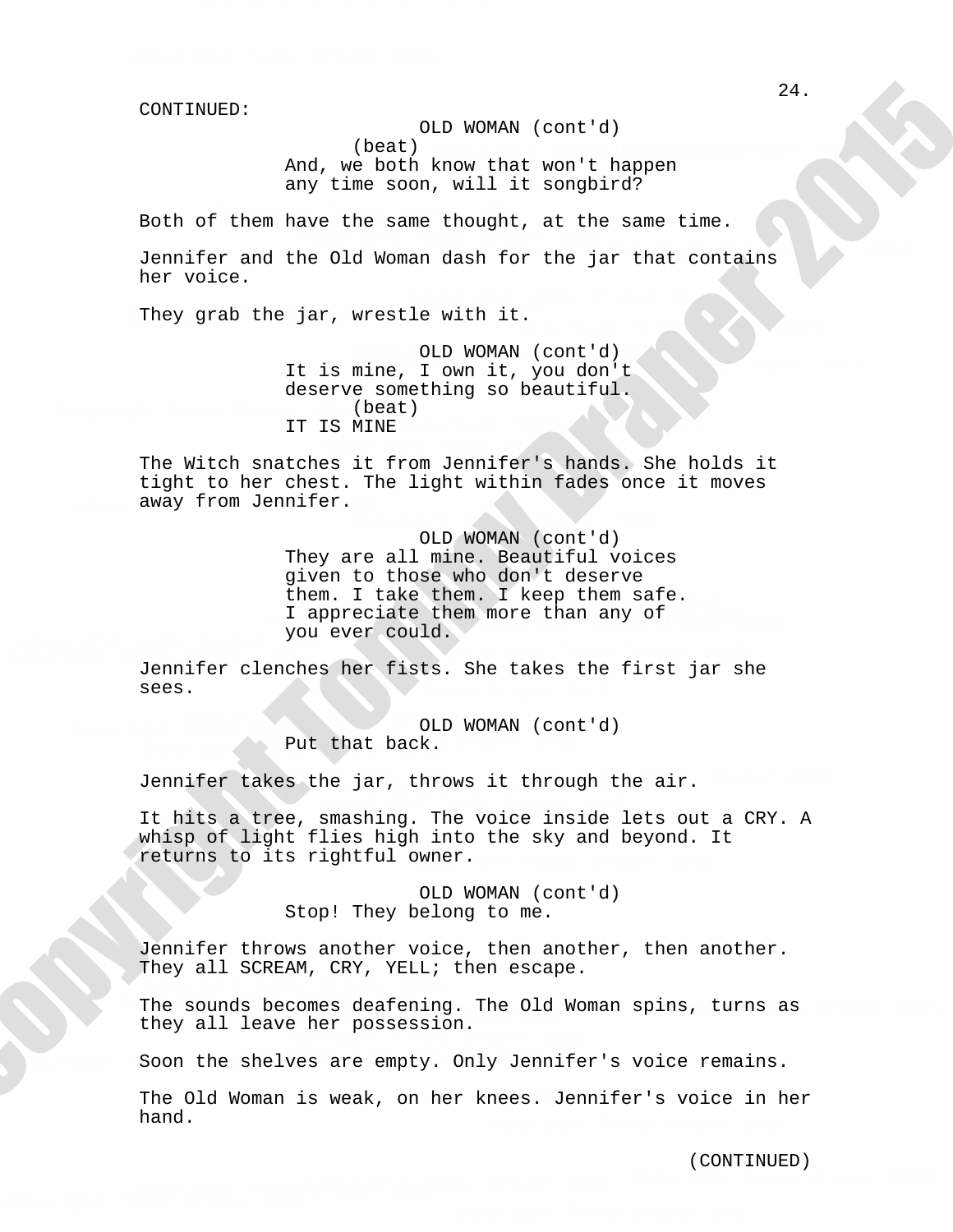Calm, collected, in victory Jennifer walks over to her.

She takes her jar from the Woman's weak grasp. Sp.

The lid twists open.

The light inside glows bright as it floats into the air. It<br>returns to Jennifer returns to Jennifer. Copyright Tommy Draper 2015

She breaths it in, making noise for the first time in a long time. She touches her throat. The warmth of her voice returning to her is beyond words. 25.<br>
Colorination<br>
Colorination of the Franchistan scheme of the Sommania weak museum.<br>
25. Commission can be known the Kommania weak museum.<br>
The idea where including the station of the float internation of the station of

Jennifer removes the whiteboard from around her neck. The symbols drop to the floor in front of the Old Woman.

> OLD WOMAN (cont'd) You win. Say the words. Finish me.  $\epsilon$

Jennifer crouches down to her.

JENNIFER Copyright Tommy Draper 2015 I don't need to say them. You're already finished.

Jennifer gives her the empty jar back.

The Old Woman begins to sink into the forest floor.

Jennifer walks away.

EXT. WOODS - SUNRISE Copyright Tommy Draper 2015 Copyright Tommy Draper 2015

Jennifer exits the edge of woods, heading to the road.

Waiting on the road is Mickey, standing by his car.

She joins him with a smile. She joins him with a smile.

> JENNIFER Copyright Tommy Draper 2015 You waited. Thank you.

I wanted to make sure you were<br>alright optre 2015 aan de 2015 van de 2015 van de 2015 van de 2015 van de 2015 van de 2015 van de 2015 van de 2015 van<br>Gebeure MICKEY alright.

me home?  $\overline{\mathbf{C}}$ real)<br>I can tell you what happened along JENNIFER Is there any chance you could drive (beat) the way.